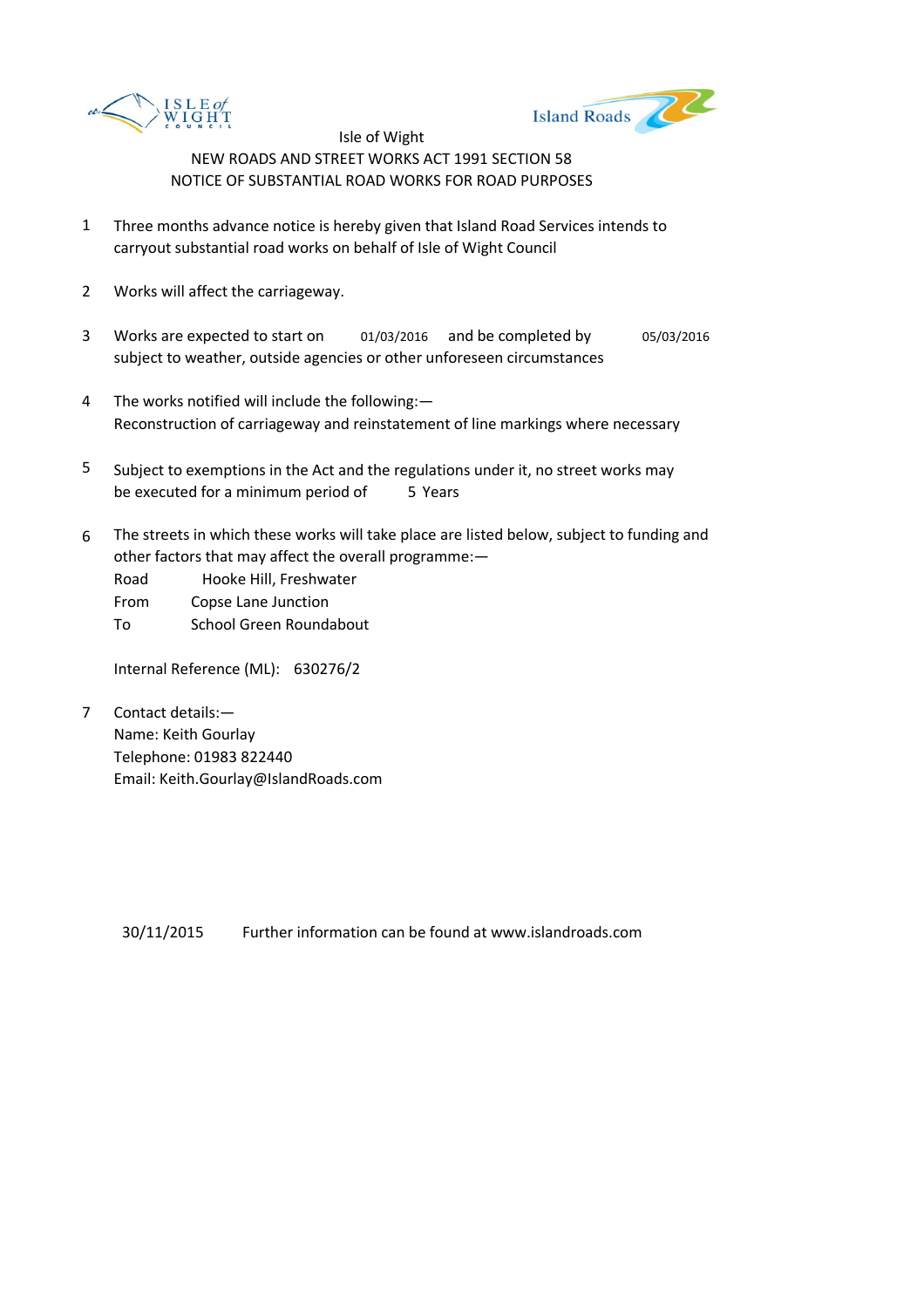



- 1 Three months advance notice is hereby given that Island Road Services intends to carryout substantial road works on behalf of Isle of Wight Council
- 2 Works will affect the carriageway.
- 3 Works are expected to start on 01/03/2016 and be completed by 05/03/2016 subject to weather, outside agencies or other unforeseen circumstances
- 4 The works notified will include the following:—

Reconstruction of carriageway and reinstatement of line markings where necessary

- 5 be executed for a minimum period of 5 Years Subject to exemptions in the Act and the regulations under it, no street works may
- 6 The streets in which these works will take place are listed below, subject to funding and other factors that may affect the overall programme:—
	- Road Niton Road, Rookley
	- From Junction of Dolcroft Road
	- To Main Road, Rookley Junction

Internal Reference (ML): 630243/2

7 Contact details:— Name: Keith Gourlay Telephone: 01983 822440 Email: Keith.Gourlay@IslandRoads.com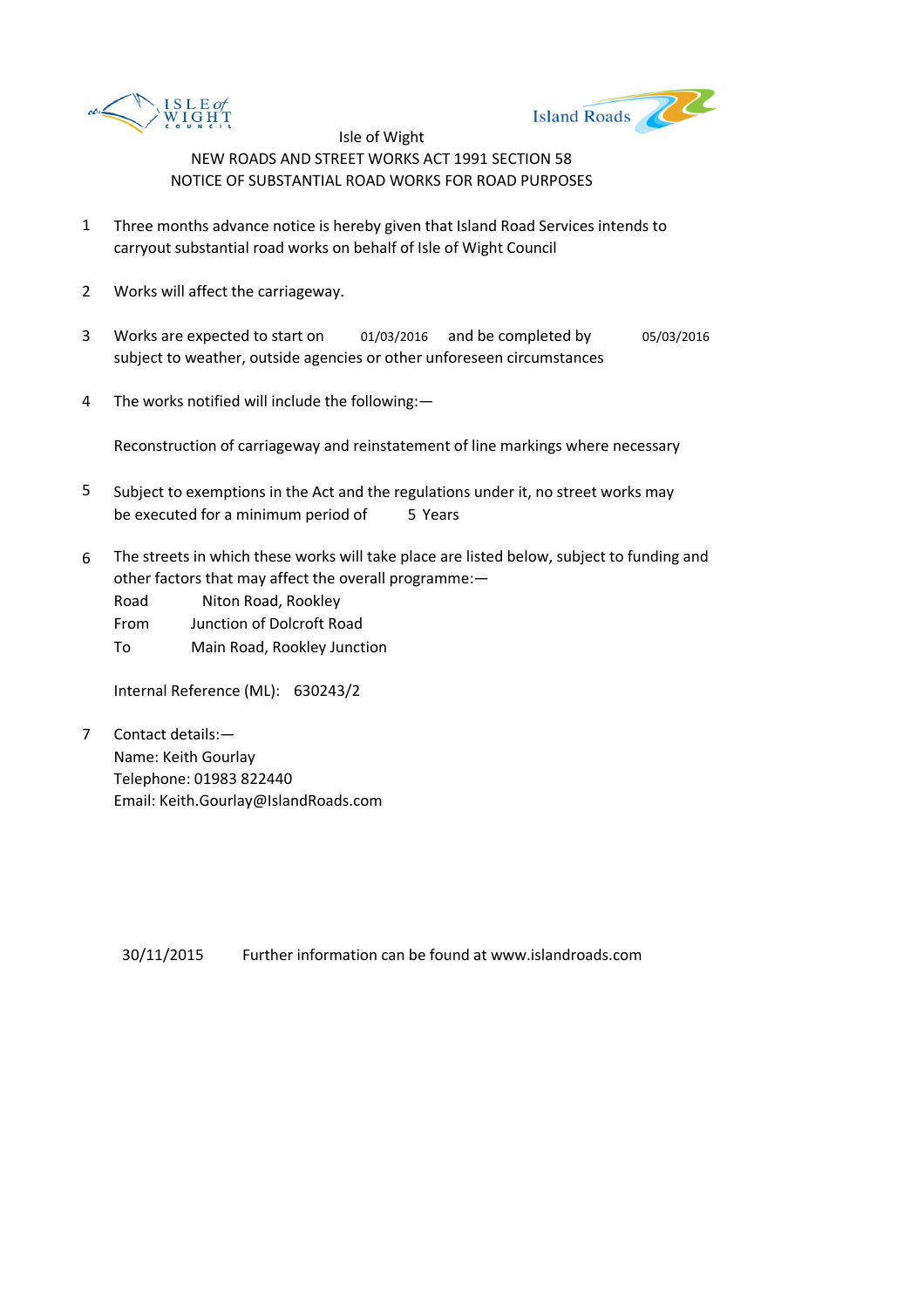



- 1 Three months advance notice is hereby given that Island Road Services intends to carryout substantial road works on behalf of Isle of Wight Council
- 2 Works will affect the carriageway.
- 3 Works are expected to start on 01/03/2016 and be completed by 05/03/2016 subject to weather, outside agencies or other unforeseen circumstances
- 4 The works notified will include the following:—

Reconstruction of carriageway and reinstatement of line markings where necessary

- 5 be executed for a minimum period of 5 Years Subject to exemptions in the Act and the regulations under it, no street works may
- 6 The streets in which these works will take place are listed below, subject to funding and other factors that may affect the overall programme:—
	- Road Niton Road, Rookley
	- From Junction of Dolcroft Road
	- To To 'Harts View'

Internal Reference (ML): 630242/2

7 Contact details:— Name: Keith Gourlay Telephone: 01983 822440 Email: Keith.Gourlay@IslandRoads.com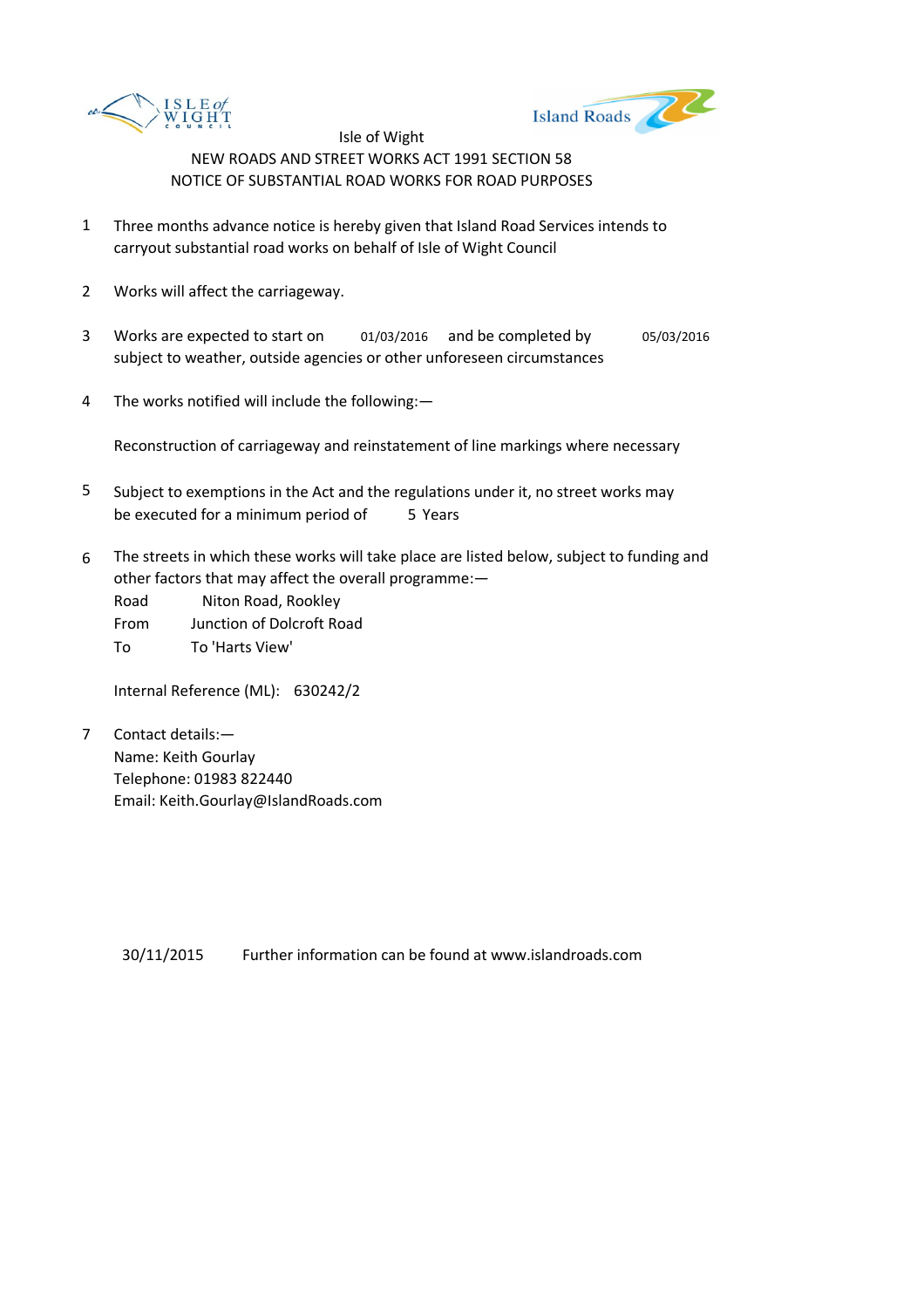



- 1 Three months advance notice is hereby given that Island Road Services intends to carryout substantial road works on behalf of Isle of Wight Council
- 2 Works will affect the carriageway.
- 3 Works are expected to start on 01/03/2016 and be completed by 05/03/2016 subject to weather, outside agencies or other unforeseen circumstances
- 4 The works notified will include the following:—

Reconstruction of carriageway and reinstatement of line markings where necessary

- 5 be executed for a minimum period of 5 Years Subject to exemptions in the Act and the regulations under it, no street works may
- 6 The streets in which these works will take place are listed below, subject to funding and other factors that may affect the overall programme:—

Road Niton Road, Rookley From From 'Harts View'

To Harts Lane Junction

Internal Reference (ML): 630241/2

7 Contact details:— Name: Keith Gourlay Telephone: 01983 822440 Email: Keith.Gourlay@IslandRoads.com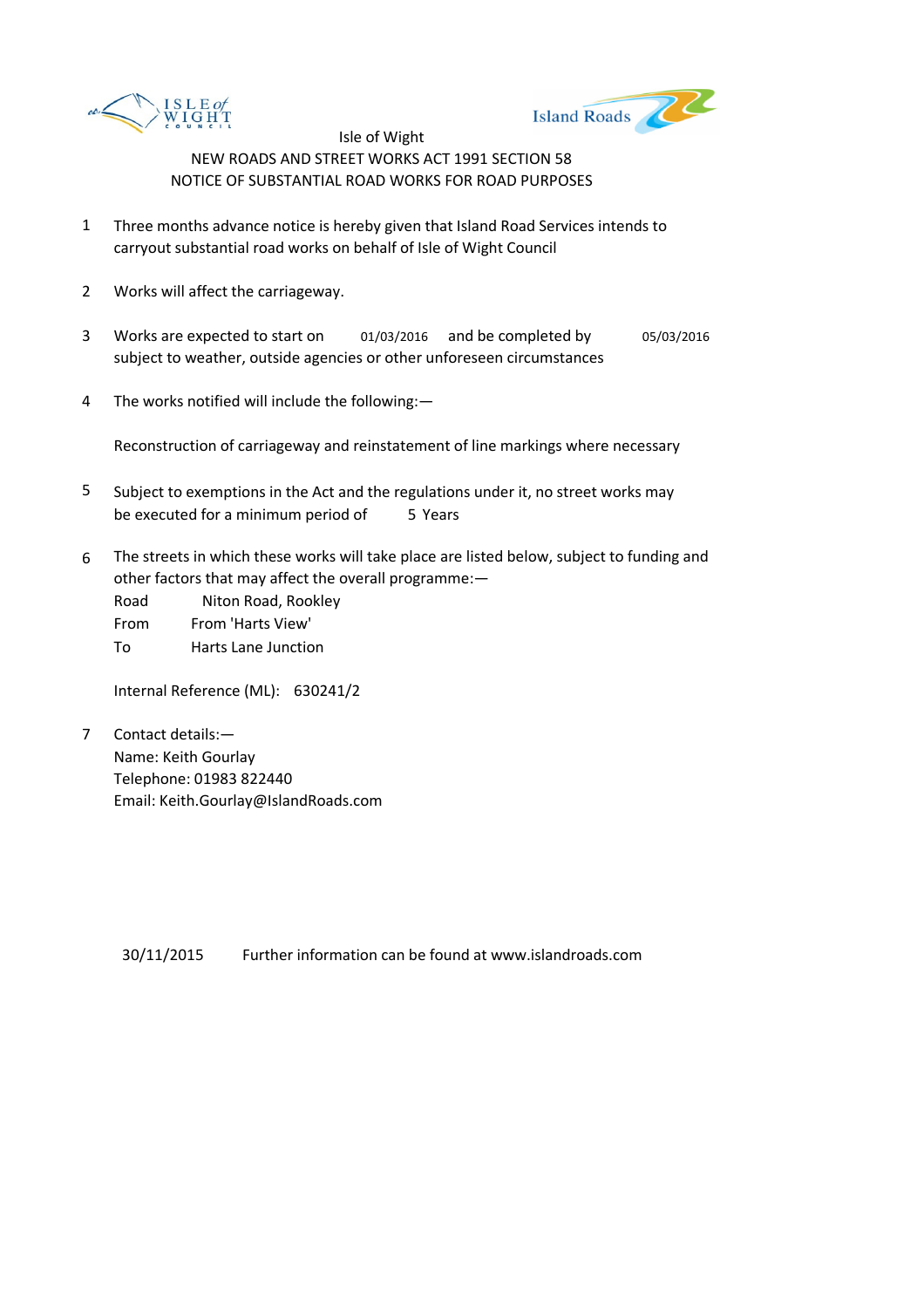



- 1 Three months advance notice is hereby given that Island Road Services intends to carryout substantial road works on behalf of Isle of Wight Council
- 2 Works will affect the carriageway.
- 3 Works are expected to start on 01/03/2016 and be completed by 05/03/2016 subject to weather, outside agencies or other unforeseen circumstances
- 4 The works notified will include the following:—

Resurfacing of carriageway and reinstatement of line markings where necessary

- 5 be executed for a minimum period of 3 Years Subject to exemptions in the Act and the regulations under it, no street works may
- 6 The streets in which these works will take place are listed below, subject to funding and other factors that may affect the overall programme:—
	- Road Niton Road, Rookley
	- From The Junction of Harts Lane
	- To Chequers Inn Road Junction

Internal Reference (ML): 630240/2

7 Contact details:— Name: Keith Gourlay Telephone: 01983 822440 Email: Keith.Gourlay@IslandRoads.com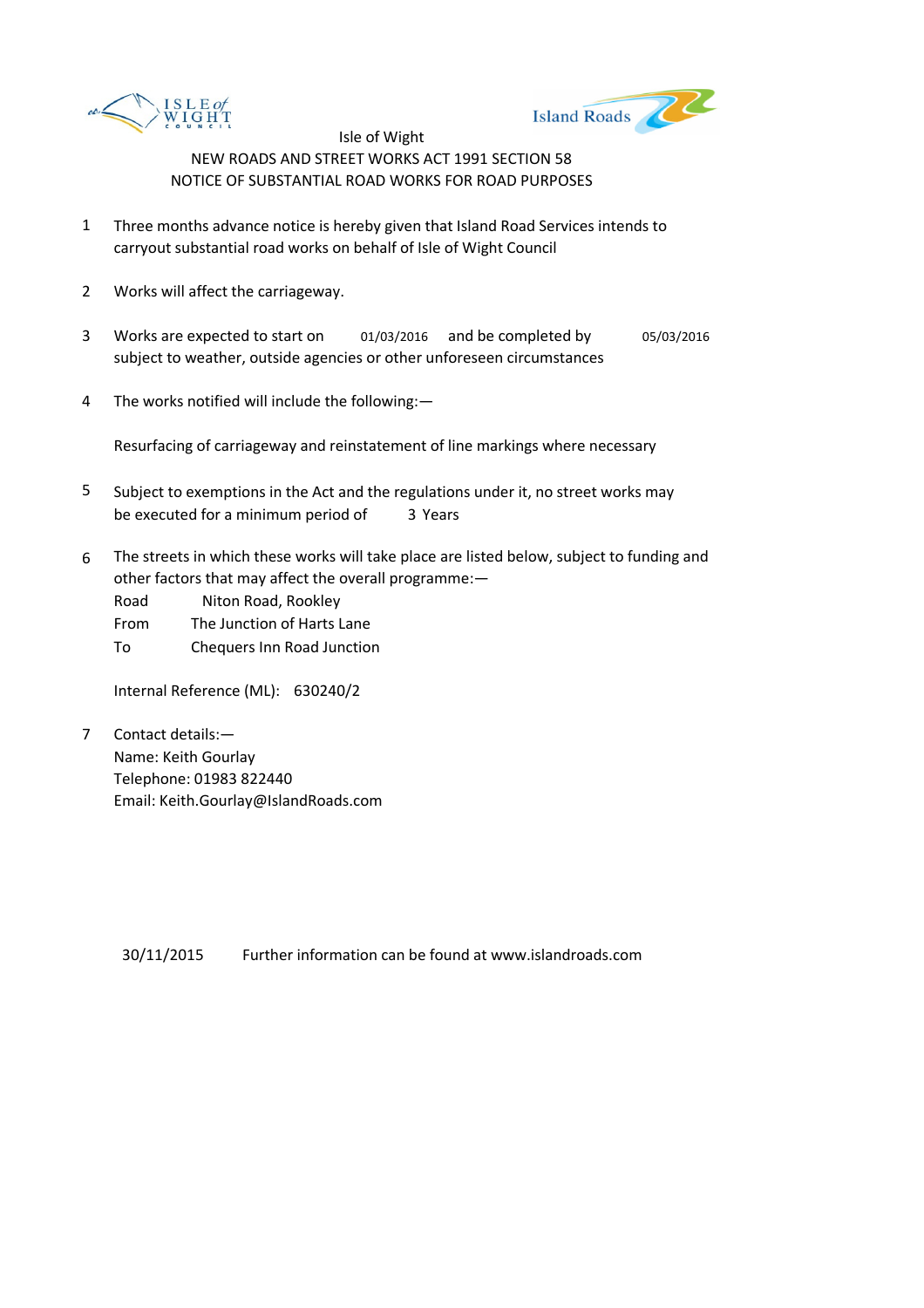



- 1 Three months advance notice is hereby given that Island Road Services intends to carryout substantial road works on behalf of Isle of Wight Council
- 2 Works will affect the carriageway.
- 3 Works are expected to start on 01/03/2016 and be completed by 05/03/2016 subject to weather, outside agencies or other unforeseen circumstances
- 4 The works notified will include the following:— Resurfacing of carriageway and reinstatement of line markings where necessary
- 5 be executed for a minimum period of 3 Years Subject to exemptions in the Act and the regulations under it, no street works may
- 6 The streets in which these works will take place are listed below, subject to funding and other factors that may affect the overall programme:—
	- Road Bedbury Lane, Freshwater
	- From Victoria Road Junction
	- To Opposite Entrance to 'Farringford House'

Internal Reference (ML): 630207/2

7 Contact details:— Name: Keith Gourlay Telephone: 01983 822440 Email: Keith.Gourlay@IslandRoads.com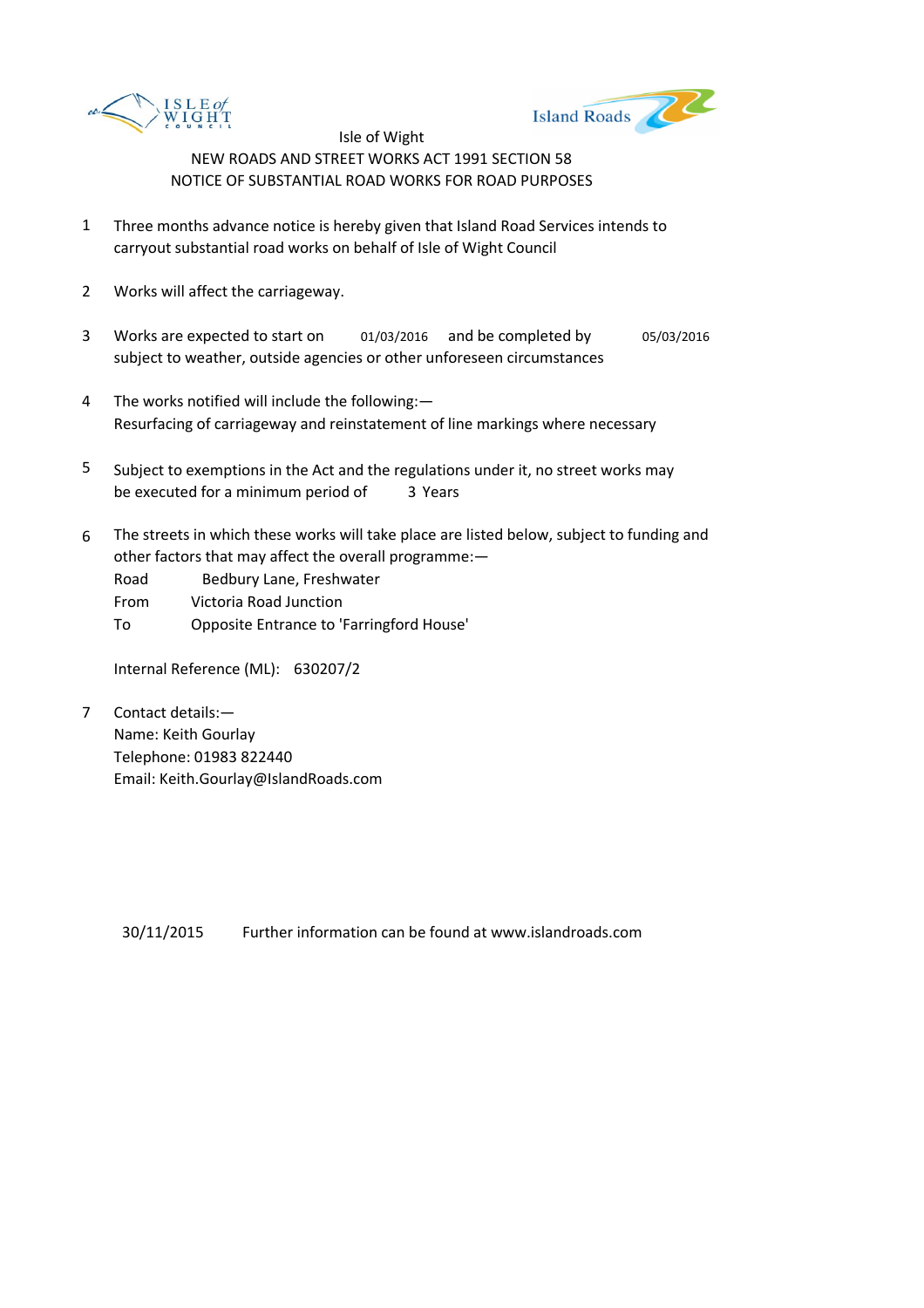



- 1 Three months advance notice is hereby given that Island Road Services intends to carryout substantial road works on behalf of Isle of Wight Council
- 2 Works will affect the carriageway.
- 3 Works are expected to start on 01/03/2016 and be completed by 05/03/2016 subject to weather, outside agencies or other unforeseen circumstances
- 4 The works notified will include the following:— Resurfacing of carriageway and reinstatement of line markings where necessary
- 5 be executed for a minimum period of 3 Years Subject to exemptions in the Act and the regulations under it, no street works may
- 6 The streets in which these works will take place are listed below, subject to funding and other factors that may affect the overall programme:—
	- Road Bedbury Lane, Freshwater
	- From Camp Road Junction
	- To F7 Bridleway near 'Briary Lodge'

Internal Reference (ML): 630205/2

7 Contact details:— Name: Keith Gourlay Telephone: 01983 822440 Email: Keith.Gourlay@IslandRoads.com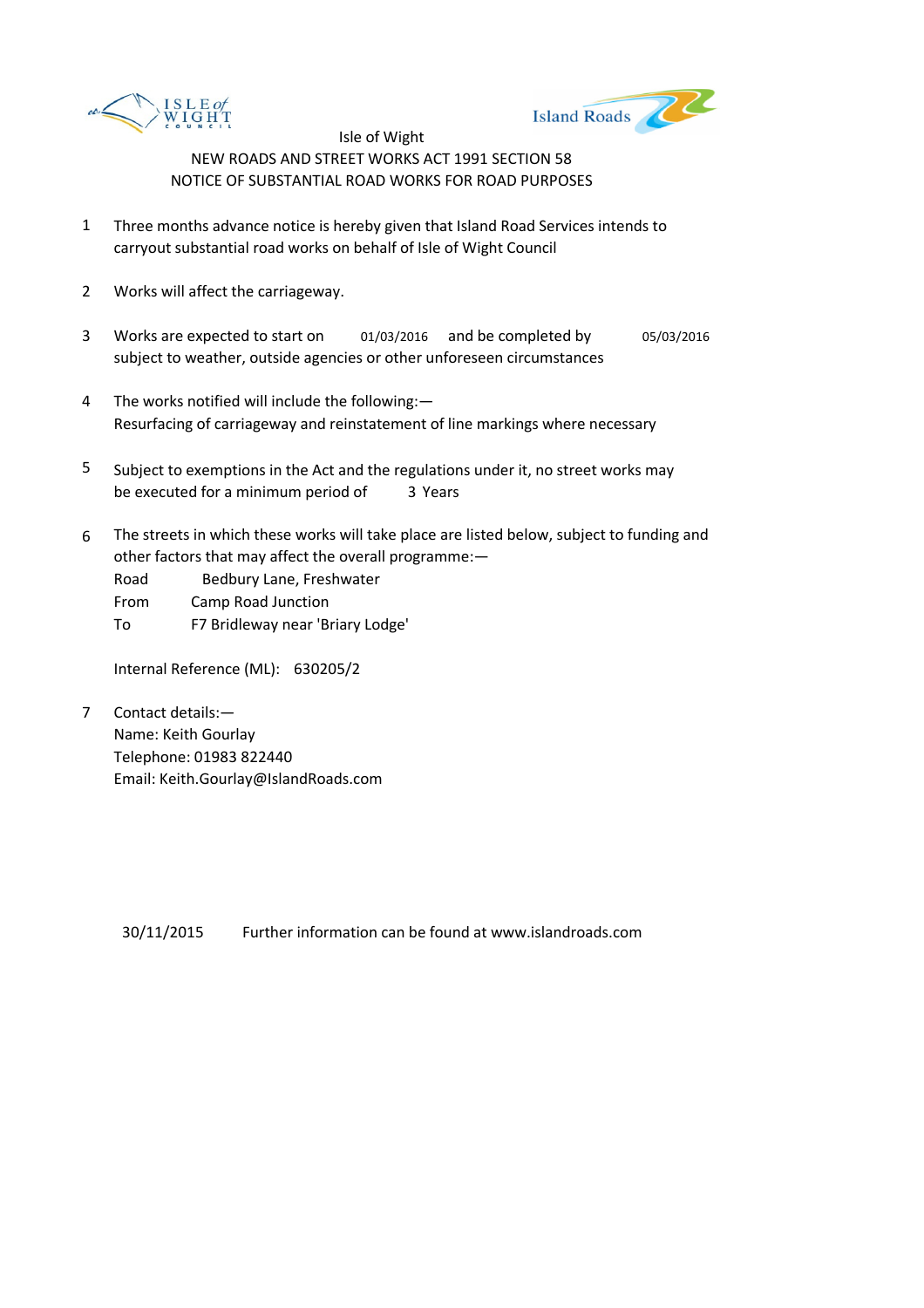



- 1 Three months advance notice is hereby given that Island Road Services intends to carryout substantial road works on behalf of Isle of Wight Council
- 2 Works will affect the carriageway.
- 3 Works are expected to start on 01/03/2016 and be completed by 05/03/2016 subject to weather, outside agencies or other unforeseen circumstances
- 4 The works notified will include the following:— Resurfacing of carriageway and reinstatement of line markings where necessary
- 5 be executed for a minimum period of 3 Years Subject to exemptions in the Act and the regulations under it, no street works may
- 6 The streets in which these works will take place are listed below, subject to funding and other factors that may affect the overall programme:—
	- Road Alum Bay New Road, Totland
	- From York Road Junction
	- To Cliff Road Junction

Internal Reference (ML): 630098/2

7 Contact details:— Name: Keith Gourlay Telephone: 01983 822440 Email: Keith.Gourlay@IslandRoads.com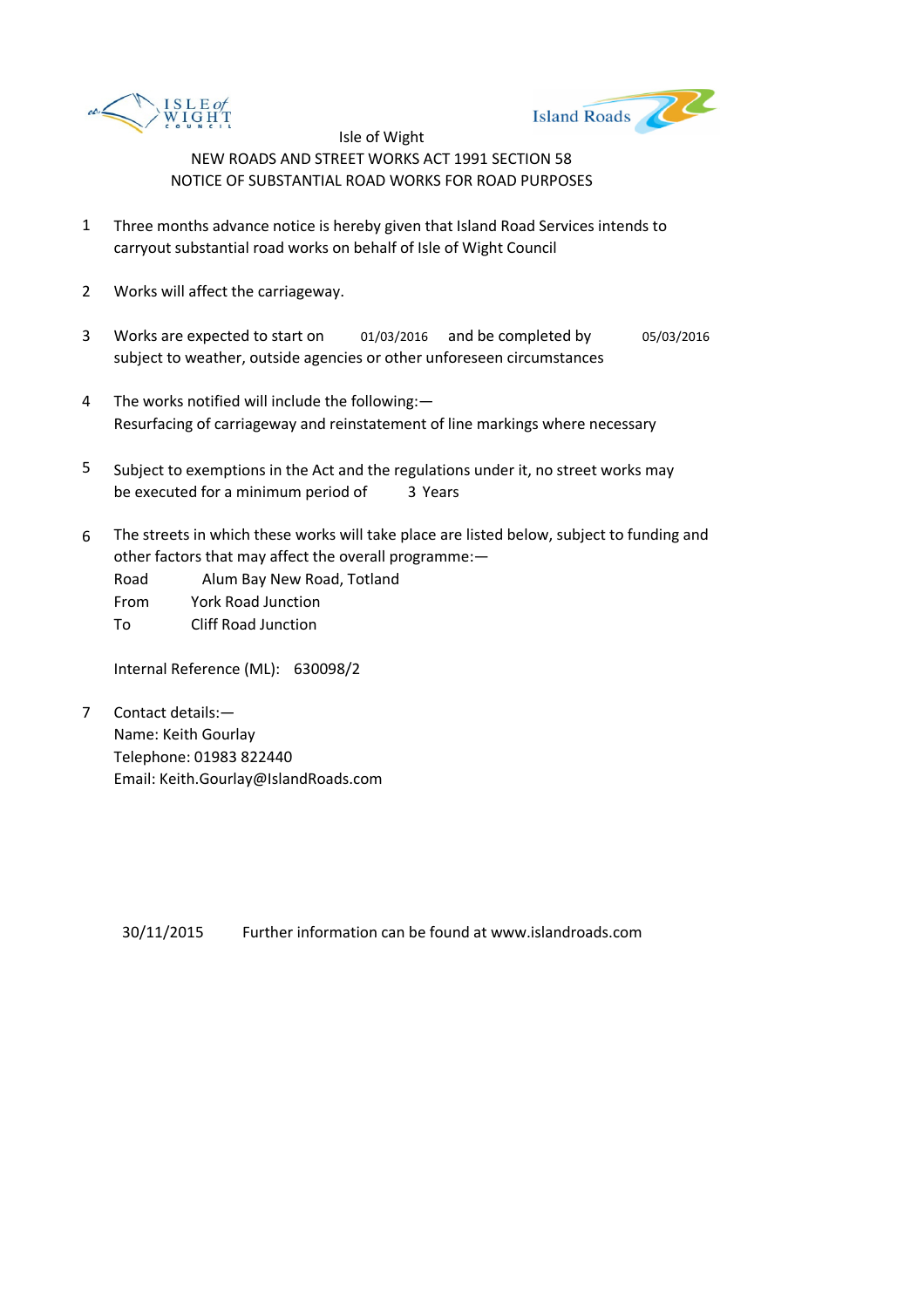



- 1 Three months advance notice is hereby given that Island Road Services intends to carryout substantial road works on behalf of Isle of Wight Council
- 2 Works will affect the carriageway.
- 3 Works are expected to start on 01/03/2016 and be completed by 05/03/2016 subject to weather, outside agencies or other unforeseen circumstances
- 4 The works notified will include the following:— Reconstruction of carriageway and reinstatement of line markings where necessary
- 5 be executed for a minimum period of 5 Years Subject to exemptions in the Act and the regulations under it, no street works may
- 6 The streets in which these works will take place are listed below, subject to funding and other factors that may affect the overall programme:—

Road Church Hill, Totland From Broadway Roundabout

To York Road Junction

Internal Reference (ML): 630097/3

7 Contact details:— Name: Keith Gourlay Telephone: 01983 822440 Email: Keith.Gourlay@IslandRoads.com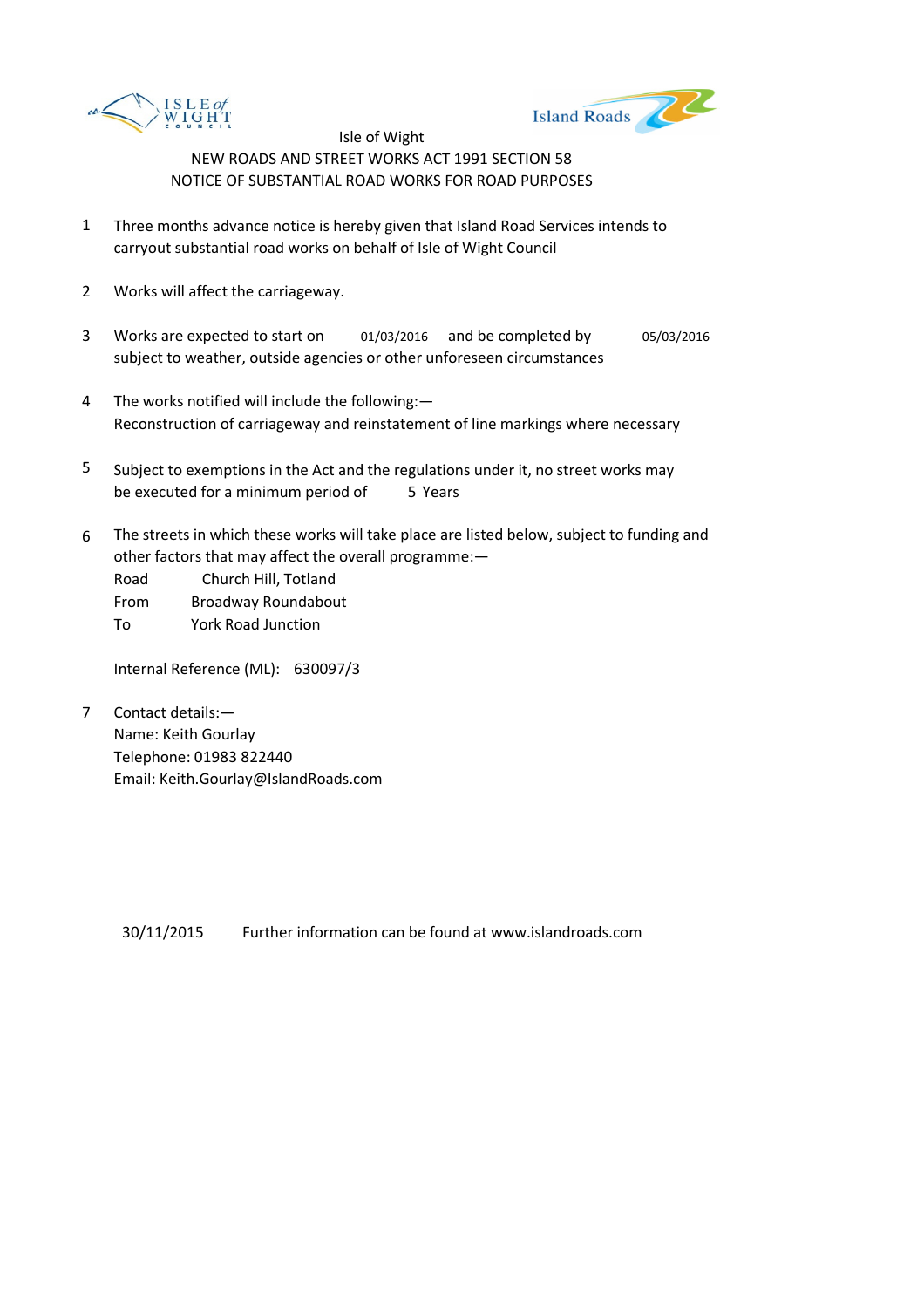



- 1 Three months advance notice is hereby given that Island Road Services intends to carryout substantial road works on behalf of Isle of Wight Council
- 2 Works will affect the carriageway.
- 3 Works are expected to start on 01/03/2016 and be completed by 05/03/2016 subject to weather, outside agencies or other unforeseen circumstances
- 4 The works notified will include the following:— Reconstruction of carriageway and reinstatement of line markings where necessary
- 5 be executed for a minimum period of 5 Years Subject to exemptions in the Act and the regulations under it, no street works may
- 6 The streets in which these works will take place are listed below, subject to funding and other factors that may affect the overall programme:—

Road Spring Hill, Ventnor

- From Junction St. Boniface Road
- To High Street Junction

Internal Reference (ML): 530152/2

7 Contact details:— Name: Keith Gourlay Telephone: 01983 822440 Email: Keith.Gourlay@IslandRoads.com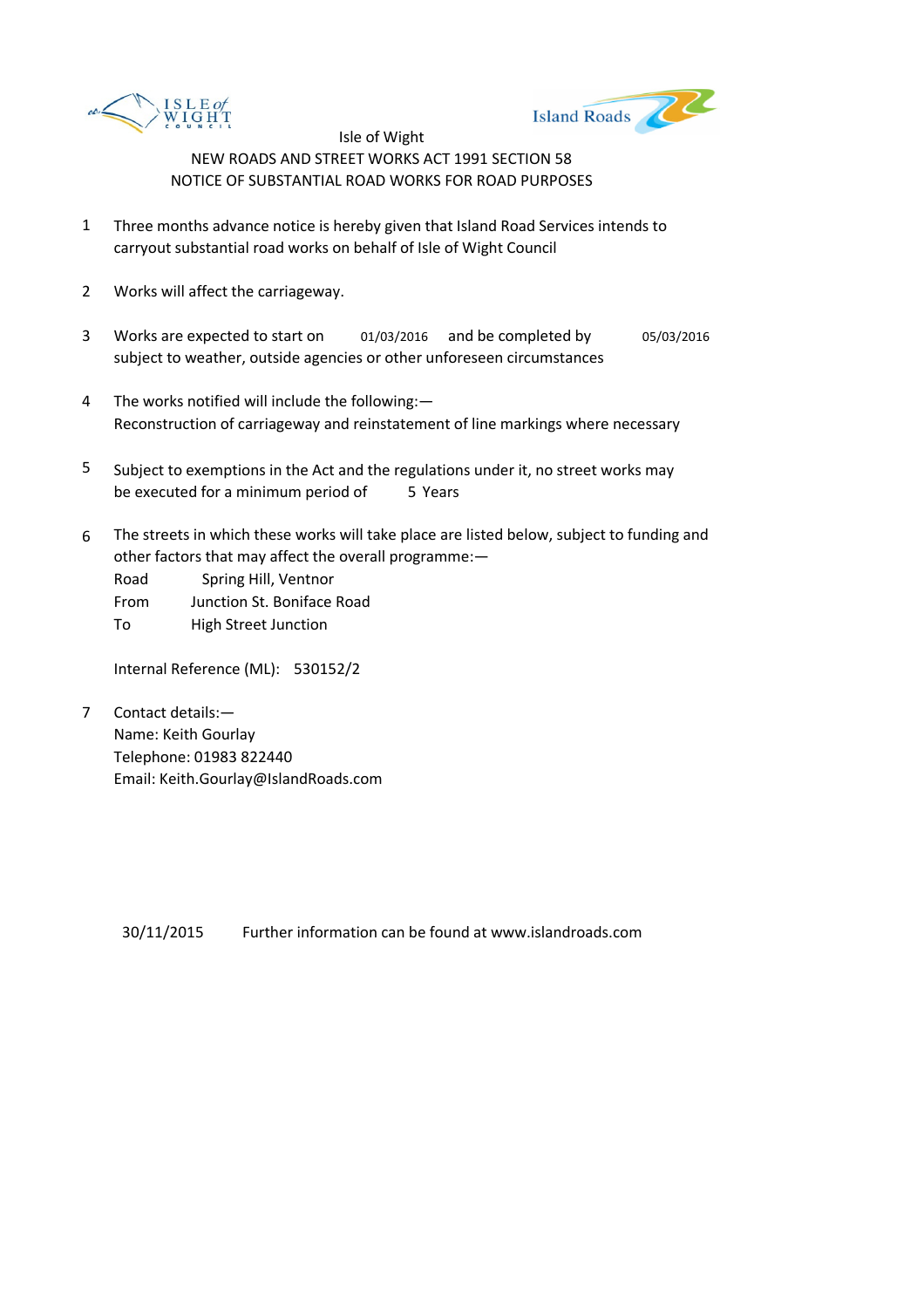



- 1 Three months advance notice is hereby given that Island Road Services intends to carryout substantial road works on behalf of Isle of Wight Council
- 2 Works will affect the carriageway.
- 3 Works are expected to start on 01/03/2016 and be completed by 05/03/2016 subject to weather, outside agencies or other unforeseen circumstances
- 4 The works notified will include the following:— Reconstruction of carriageway and reinstatement of line markings where necessary
- 5 be executed for a minimum period of 5 Years Subject to exemptions in the Act and the regulations under it, no street works may
- 6 The streets in which these works will take place are listed below, subject to funding and other factors that may affect the overall programme:—

Road Monkton Street, Ryde From Park Road Junction

To Melville Street Junction

Internal Reference (ML): 330246/2

7 Contact details:— Name: Keith Gourlay Telephone: 01983 822440 Email: Keith.Gourlay@IslandRoads.com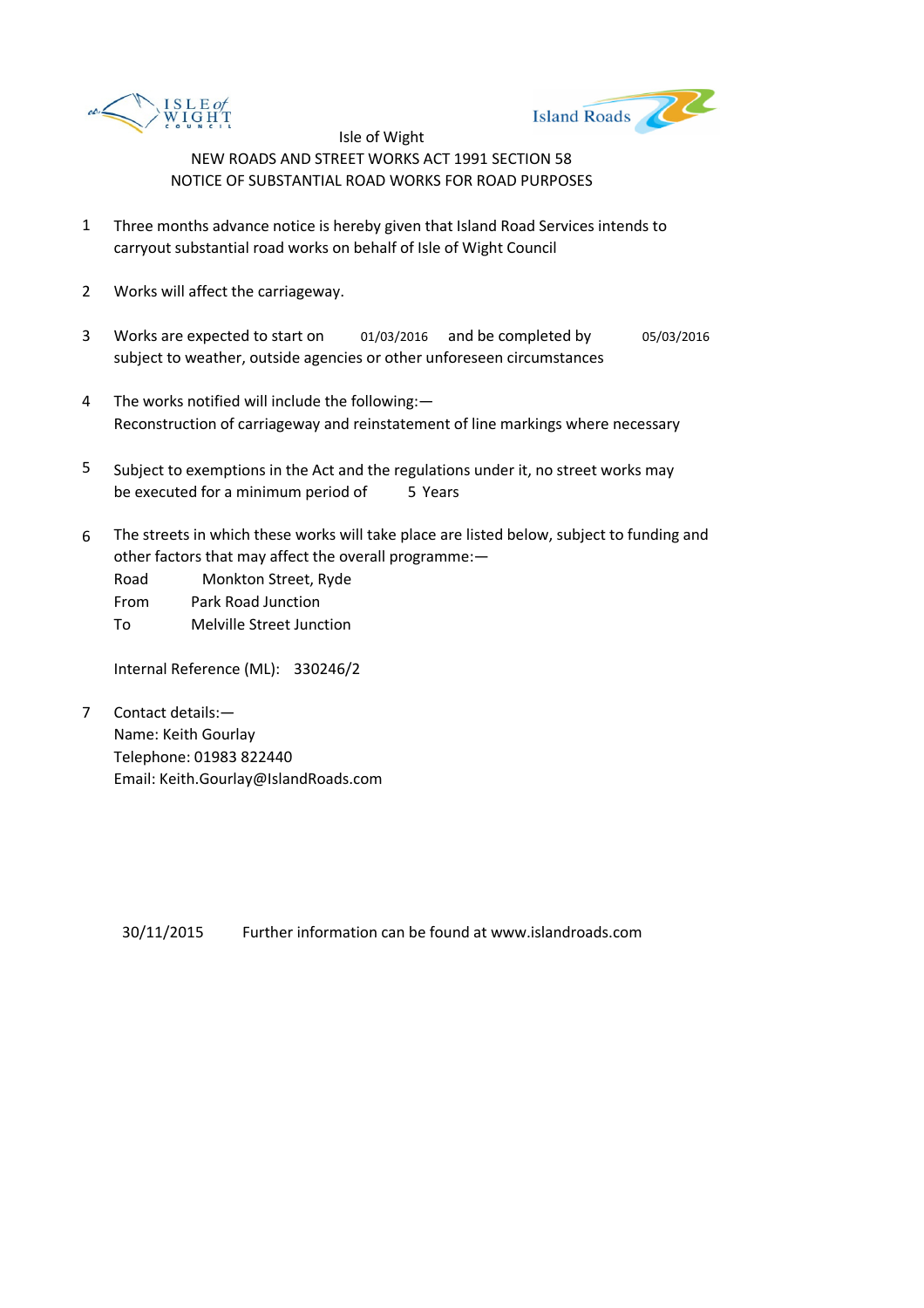



- 1 Three months advance notice is hereby given that Island Road Services intends to carryout substantial road works on behalf of Isle of Wight Council
- 2 Works will affect the carriageway.
- 3 Works are expected to start on 01/03/2016 and be completed by 05/03/2016 subject to weather, outside agencies or other unforeseen circumstances
- 4 The works notified will include the following:— Reconstruction of carriageway and reinstatement of line markings where necessary
- 5 be executed for a minimum period of 5 Years Subject to exemptions in the Act and the regulations under it, no street works may
- 6 The streets in which these works will take place are listed below, subject to funding and other factors that may affect the overall programme:—

Road Monkton Street, Ryde From St. Johns Road To Park Road Junction

Internal Reference (ML): 330245/3

7 Contact details:— Name: Keith Gourlay Telephone: 01983 822440 Email: Keith.Gourlay@IslandRoads.com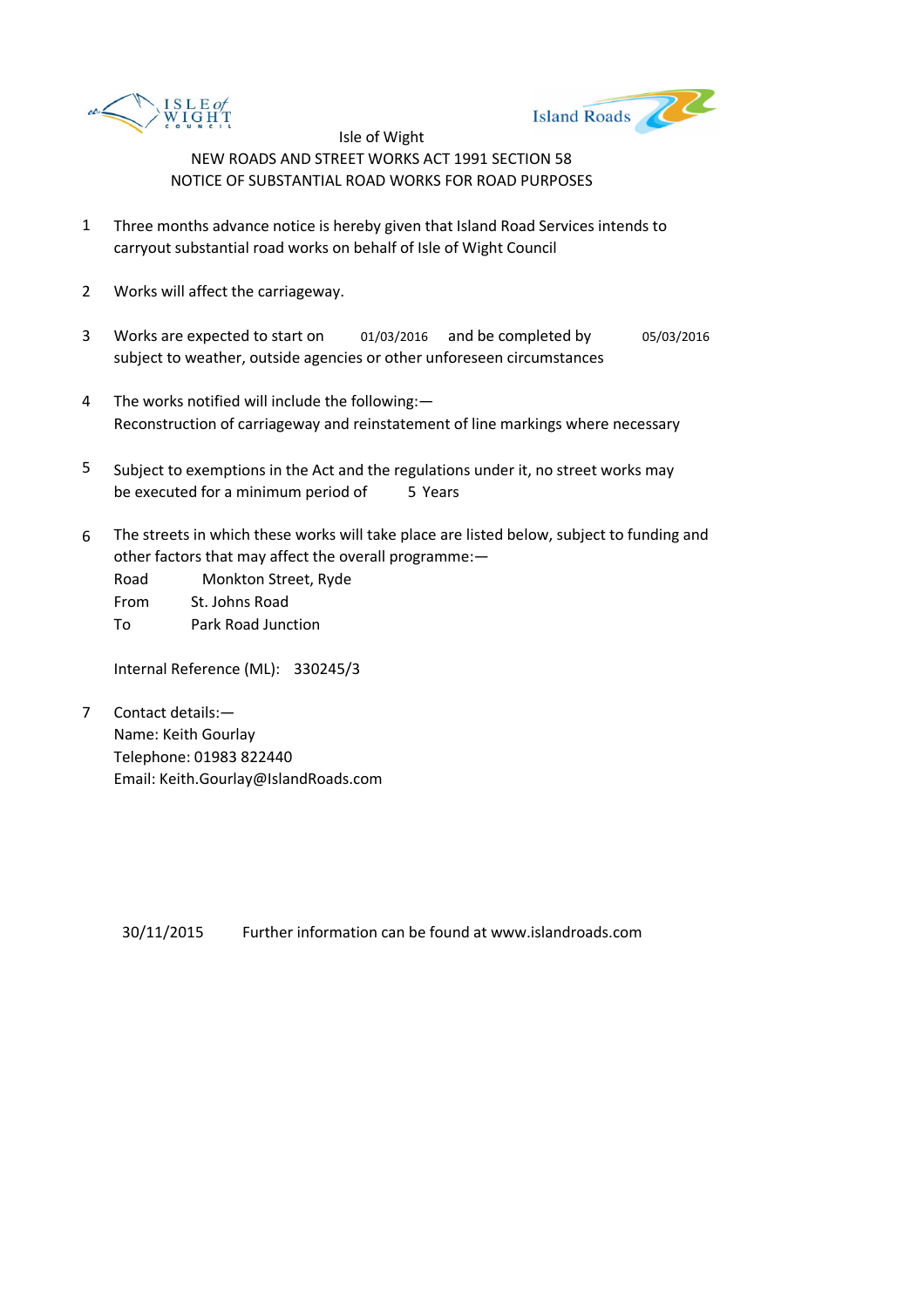



- 1 Three months advance notice is hereby given that Island Road Services intends to carryout substantial road works on behalf of Isle of Wight Council
- 2 Works will affect the carriageway.
- 3 Works are expected to start on 01/03/2016 and be completed by 05/03/2016 subject to weather, outside agencies or other unforeseen circumstances
- 4 The works notified will include the following:—

Reconstruction of carriageway and reinstatement of line markings where necessary

- 5 be executed for a minimum period of 5 Years Subject to exemptions in the Act and the regulations under it, no street works may
- 6 The streets in which these works will take place are listed below, subject to funding and other factors that may affect the overall programme:—

Road Nettlestone Hill, Seaview

From The South Junction of Old Seaview Lane

To North Junction of Old Seaview Lane

Internal Reference (ML): 330083/2

7 Contact details:— Name: Keith Gourlay Telephone: 01983 822440 Email: Keith.Gourlay@IslandRoads.com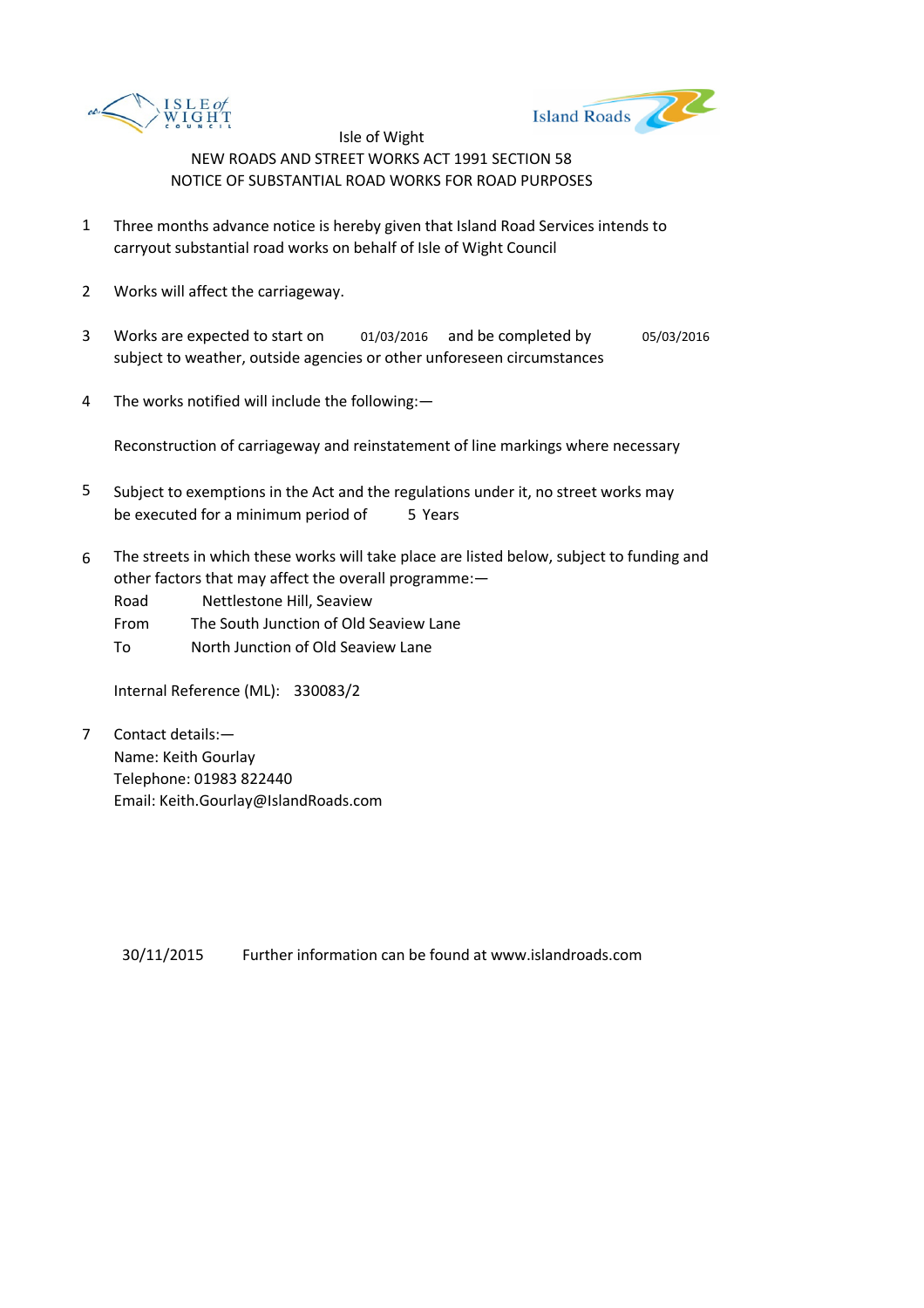



- 1 Three months advance notice is hereby given that Island Road Services intends to carryout substantial road works on behalf of Isle of Wight Council
- 2 Works will affect the carriageway.
- 3 Works are expected to start on 01/03/2016 and be completed by 05/03/2016 subject to weather, outside agencies or other unforeseen circumstances
- 4 The works notified will include the following:—

Reconstruction of carriageway and reinstatement of line markings where necessary

- 5 be executed for a minimum period of 5 Years Subject to exemptions in the Act and the regulations under it, no street works may
- 6 The streets in which these works will take place are listed below, subject to funding and other factors that may affect the overall programme:—
	- Road Nettlestone Green, Nettlestone
	- From The Junction of Caws Avenue
	- To South Junction of Old Seaview Lane

Internal Reference (ML): 330082/2

7 Contact details:— Name: Keith Gourlay Telephone: 01983 822440 Email: Keith.Gourlay@IslandRoads.com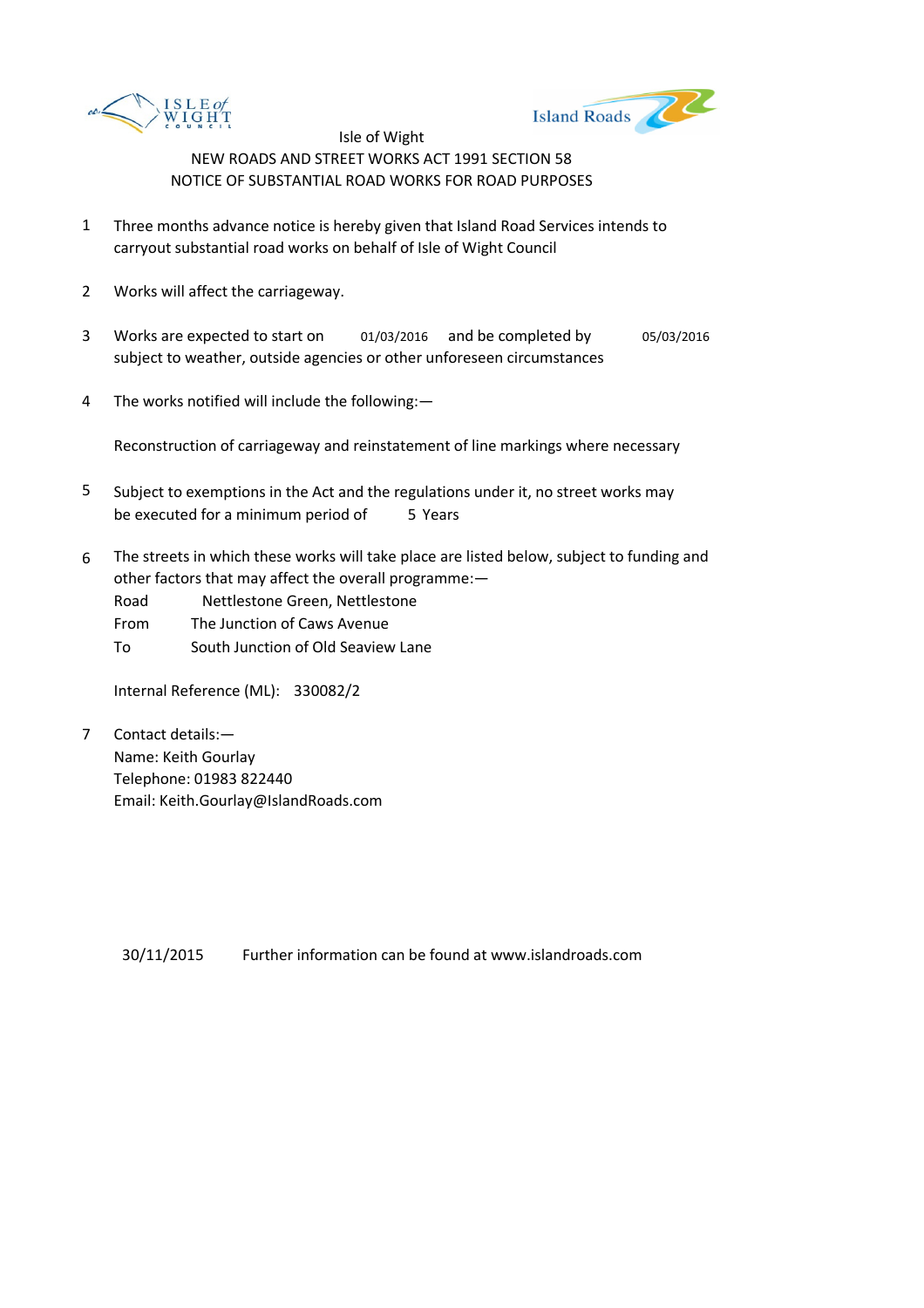



- 1 Three months advance notice is hereby given that Island Road Services intends to carryout substantial road works on behalf of Isle of Wight Council
- 2 Works will affect the carriageway.
- 3 Works are expected to start on 01/03/2016 and be completed by 05/03/2016 subject to weather, outside agencies or other unforeseen circumstances
- 4 The works notified will include the following:—

Resurfacing of carriageway and reinstatement of line markings where necessary

- 5 be executed for a minimum period of 3 Years Subject to exemptions in the Act and the regulations under it, no street works may
- 6 The streets in which these works will take place are listed below, subject to funding and other factors that may affect the overall programme:—
	- Road Eddington Road, Seaview
	- From The Junction of Caws Avenue
	- To Unmade Road adjacent to 23 Eddington Road

Internal Reference (ML): 330081/2

7 Contact details:— Name: Keith Gourlay Telephone: 01983 822440 Email: Keith.Gourlay@IslandRoads.com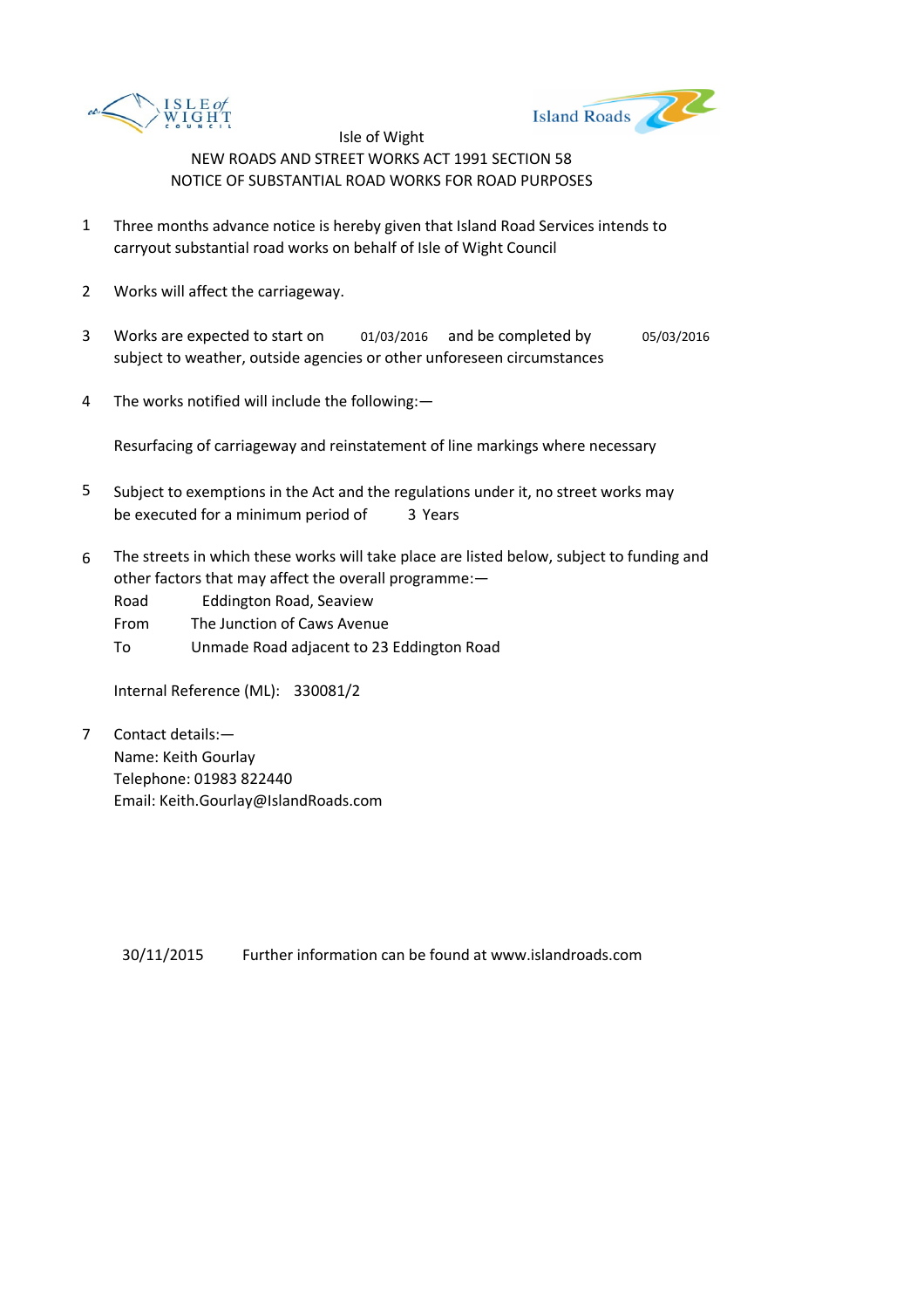



- 1 Three months advance notice is hereby given that Island Road Services intends to carryout substantial road works on behalf of Isle of Wight Council
- 2 Works will affect the carriageway.
- 3 Works are expected to start on 01/03/2016 and be completed by 05/03/2016 subject to weather, outside agencies or other unforeseen circumstances
- 4 The works notified will include the following:—

Resurfacing of carriageway and reinstatement of line markings where necessary

- 5 be executed for a minimum period of 3 Years Subject to exemptions in the Act and the regulations under it, no street works may
- 6 The streets in which these works will take place are listed below, subject to funding and other factors that may affect the overall programme:—
	- Road Eddington Road, St Helens
	- From The Junction of Atrill's Lane
	- To The Corner at Eddington House Nursery

Internal Reference (ML): 330079/1

7 Contact details:— Name: Keith Gourlay Telephone: 01983 822440 Email: Keith.Gourlay@IslandRoads.com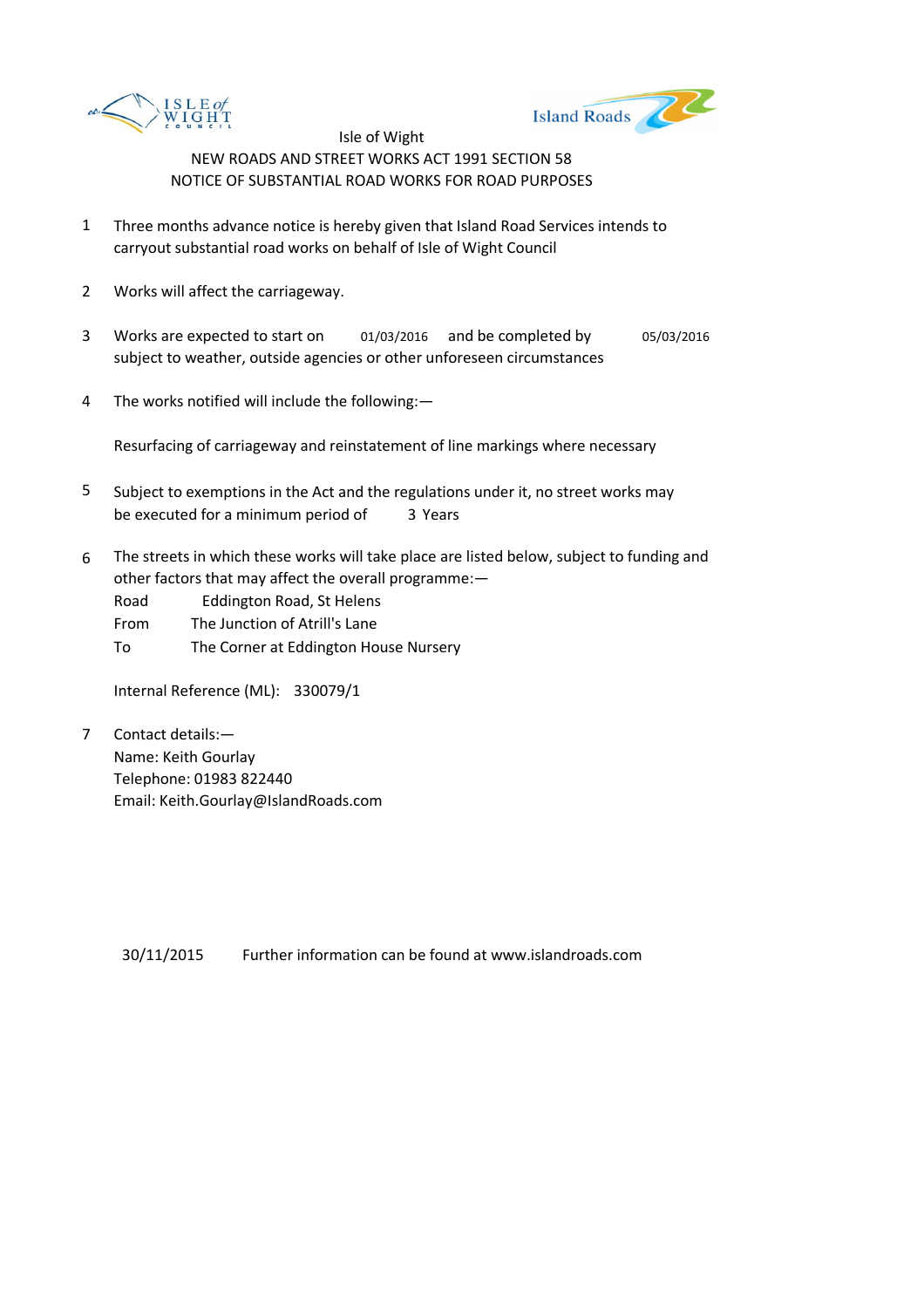



- 1 Three months advance notice is hereby given that Island Road Services intends to carryout substantial road works on behalf of Isle of Wight Council
- 2 Works will affect the carriageway.
- 3 Works are expected to start on 01/03/2016 and be completed by 05/03/2016 subject to weather, outside agencies or other unforeseen circumstances
- 4 The works notified will include the following:—

Resurfacing of carriageway and reinstatement of line markings where necessary

- 5 be executed for a minimum period of 3 Years Subject to exemptions in the Act and the regulations under it, no street works may
- 6 The streets in which these works will take place are listed below, subject to funding and other factors that may affect the overall programme:—
	- Road Eddington Road, St Helens
	- From The Junction of Atrill's Lane
	- To The Entrance of the 'Old Rectory'

Internal Reference (ML): 330078/2

7 Contact details:— Name: Keith Gourlay Telephone: 01983 822440 Email: Keith.Gourlay@IslandRoads.com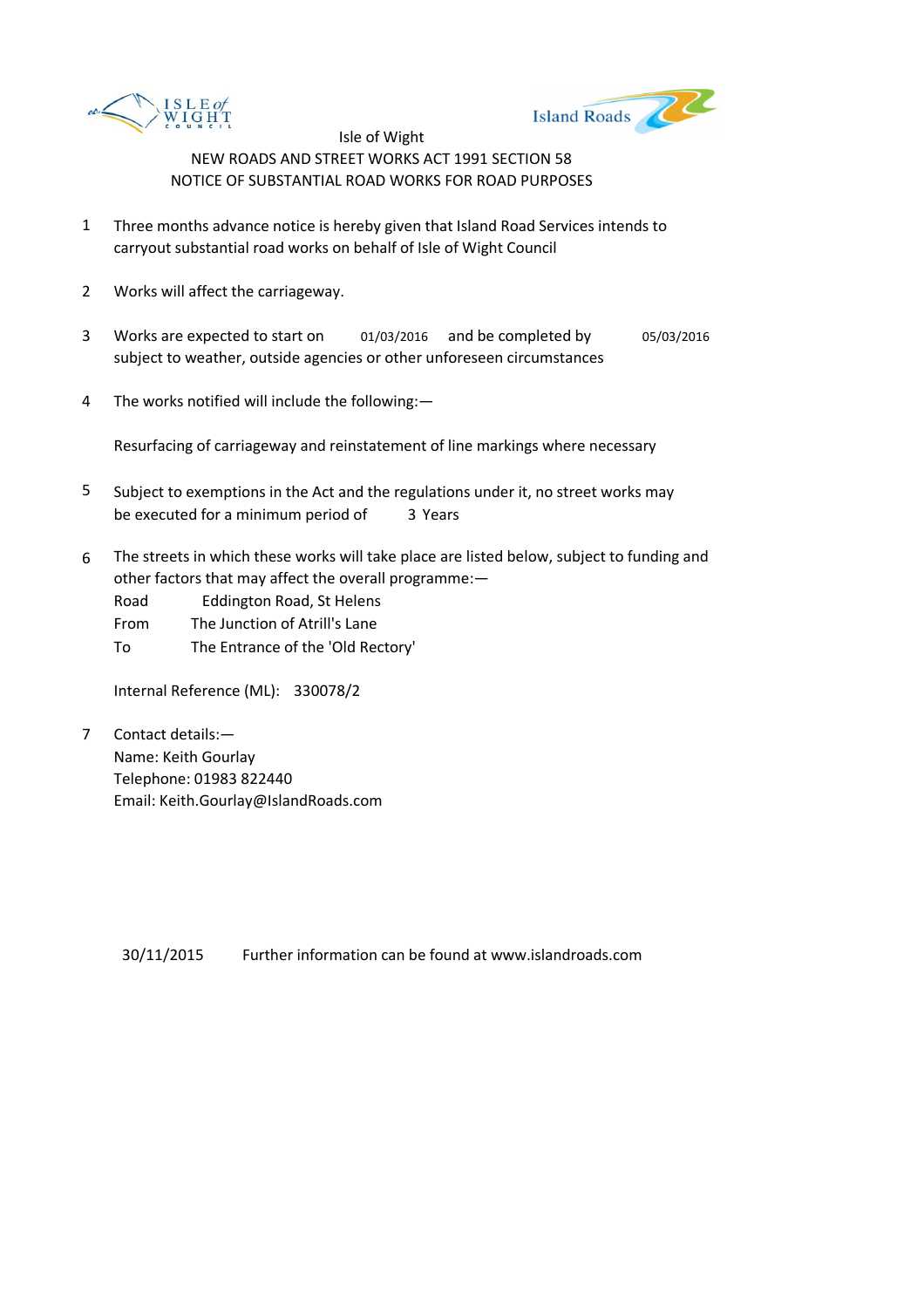



- 1 Three months advance notice is hereby given that Island Road Services intends to carryout substantial road works on behalf of Isle of Wight Council
- 2 Works will affect the carriageway.
- 3 Works are expected to start on 01/03/2016 and be completed by 05/03/2016 subject to weather, outside agencies or other unforeseen circumstances
- 4 The works notified will include the following:— Reconstruction of carriageway and reinstatement of line markings where necessary
- 5 be executed for a minimum period of 5 Years Subject to exemptions in the Act and the regulations under it, no street works may
- 6 The streets in which these works will take place are listed below, subject to funding and other factors that may affect the overall programme:—

Road Argyll Street, Ryde

- From 198 Metres East of Pellhurst Road Junction
- To West Street Junction

Internal Reference (ML): 310543/2

7 Contact details:— Name: Keith Gourlay Telephone: 01983 822440 Email: Keith.Gourlay@IslandRoads.com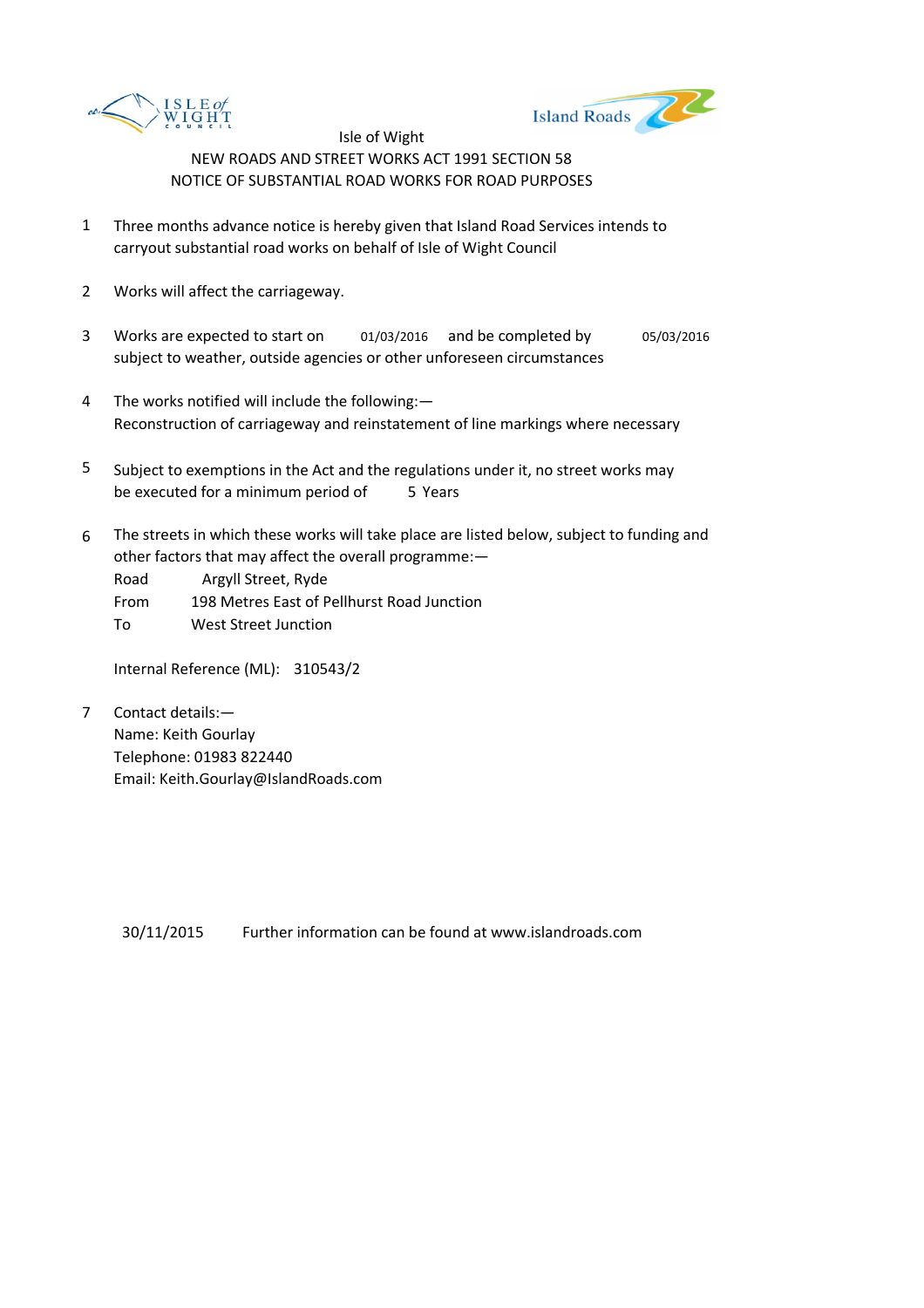



- 1 Three months advance notice is hereby given that Island Road Services intends to carryout substantial road works on behalf of Isle of Wight Council
- 2 Works will affect the carriageway.
- 3 Works are expected to start on 01/03/2016 and be completed by 05/03/2016 subject to weather, outside agencies or other unforeseen circumstances
- 4 The works notified will include the following:— Reconstruction of carriageway and reinstatement of line markings where necessary
- 5 be executed for a minimum period of 5 Years Subject to exemptions in the Act and the regulations under it, no street works may
- 6 The streets in which these works will take place are listed below, subject to funding and other factors that may affect the overall programme:—

Road Argyll Street, Ryde From Pellhurst Road Junction To 198 metres East

Internal Reference (ML): 310542/2

7 Contact details:— Name: Keith Gourlay Telephone: 01983 822440 Email: Keith.Gourlay@IslandRoads.com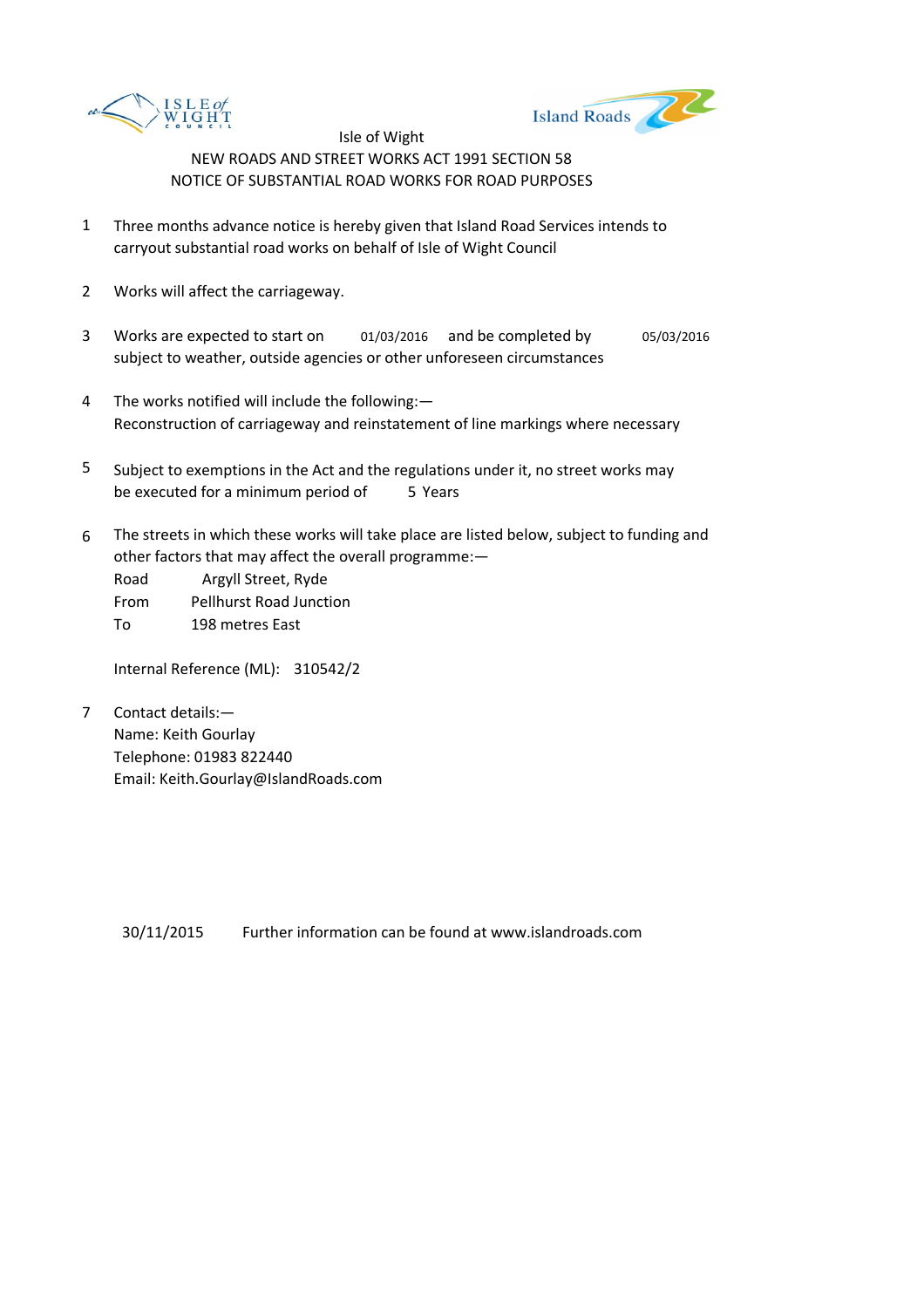



- 1 Three months advance notice is hereby given that Island Road Services intends to carryout substantial road works on behalf of Isle of Wight Council
- 2 Works will affect the carriageway.
- 3 Works are expected to start on 01/03/2016 and be completed by 05/03/2016 subject to weather, outside agencies or other unforeseen circumstances
- 4 The works notified will include the following:— Reconstruction of carriageway and reinstatement of line markings where necessary
- 5 be executed for a minimum period of 5 Years Subject to exemptions in the Act and the regulations under it, no street works may
- 6 The streets in which these works will take place are listed below, subject to funding and other factors that may affect the overall programme:—

Road East Hill Road, Ryde From Ampthill Road Junction To Junction The Strand (B3326)

Internal Reference (ML): 310058/2

7 Contact details:— Name: Keith Gourlay Telephone: 01983 822440 Email: Keith.Gourlay@IslandRoads.com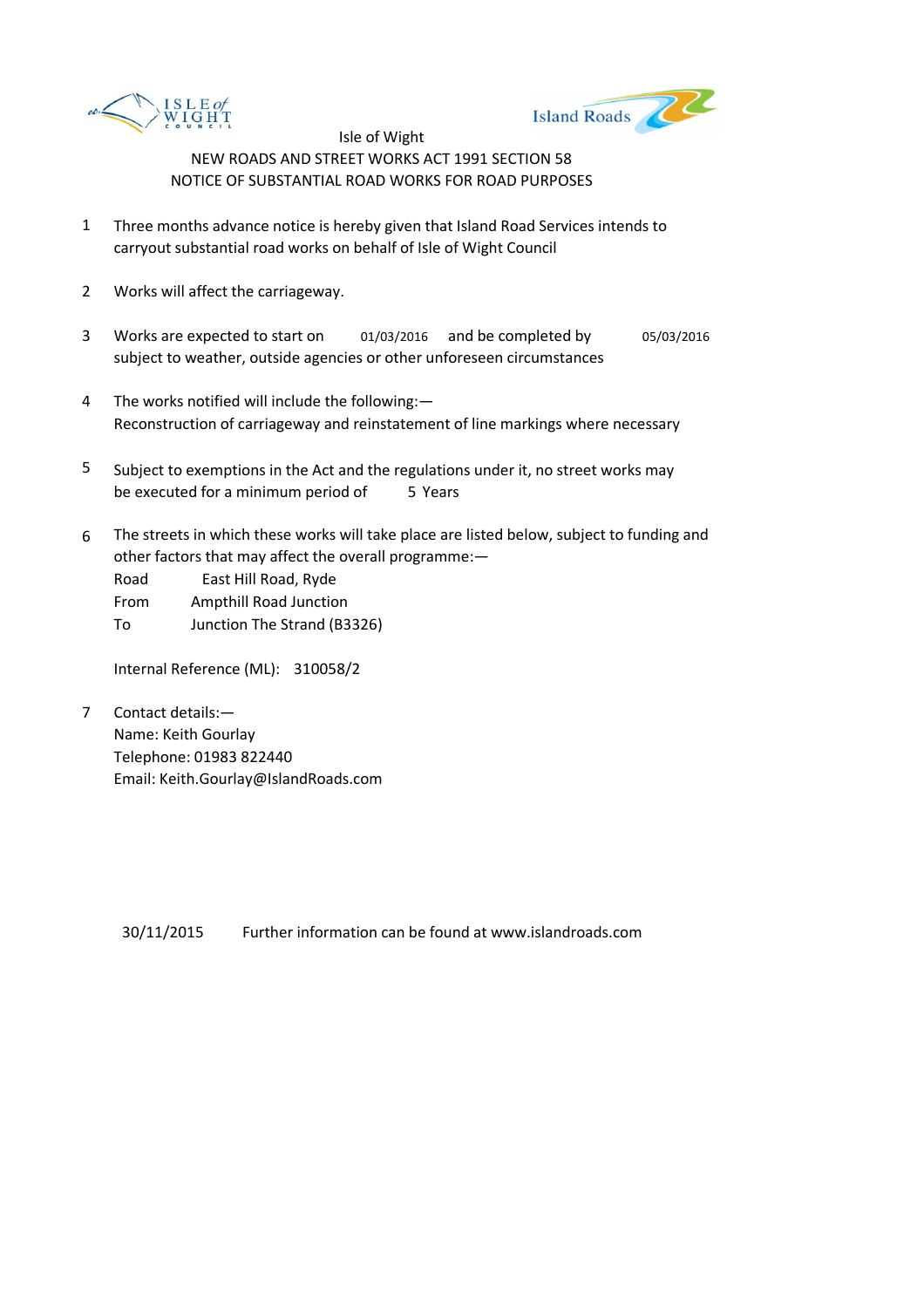



- 1 Three months advance notice is hereby given that Island Road Services intends to carryout substantial road works on behalf of Isle of Wight Council
- 2 Works will affect the carriageway.
- 3 Works are expected to start on 01/03/2016 and be completed by 05/03/2016 subject to weather, outside agencies or other unforeseen circumstances
- 4 The works notified will include the following:— Reconstruction of carriageway and reinstatement of line markings where necessary
- 5 be executed for a minimum period of 5 Years Subject to exemptions in the Act and the regulations under it, no street works may
- 6 The streets in which these works will take place are listed below, subject to funding and other factors that may affect the overall programme:—

Road East Hill Road, Ryde

- From 160 Metres North of West Hill Road Junction
- To Ampthill Road Junction

Internal Reference (ML): 310057/2

7 Contact details:— Name: Keith Gourlay Telephone: 01983 822440 Email: Keith.Gourlay@IslandRoads.com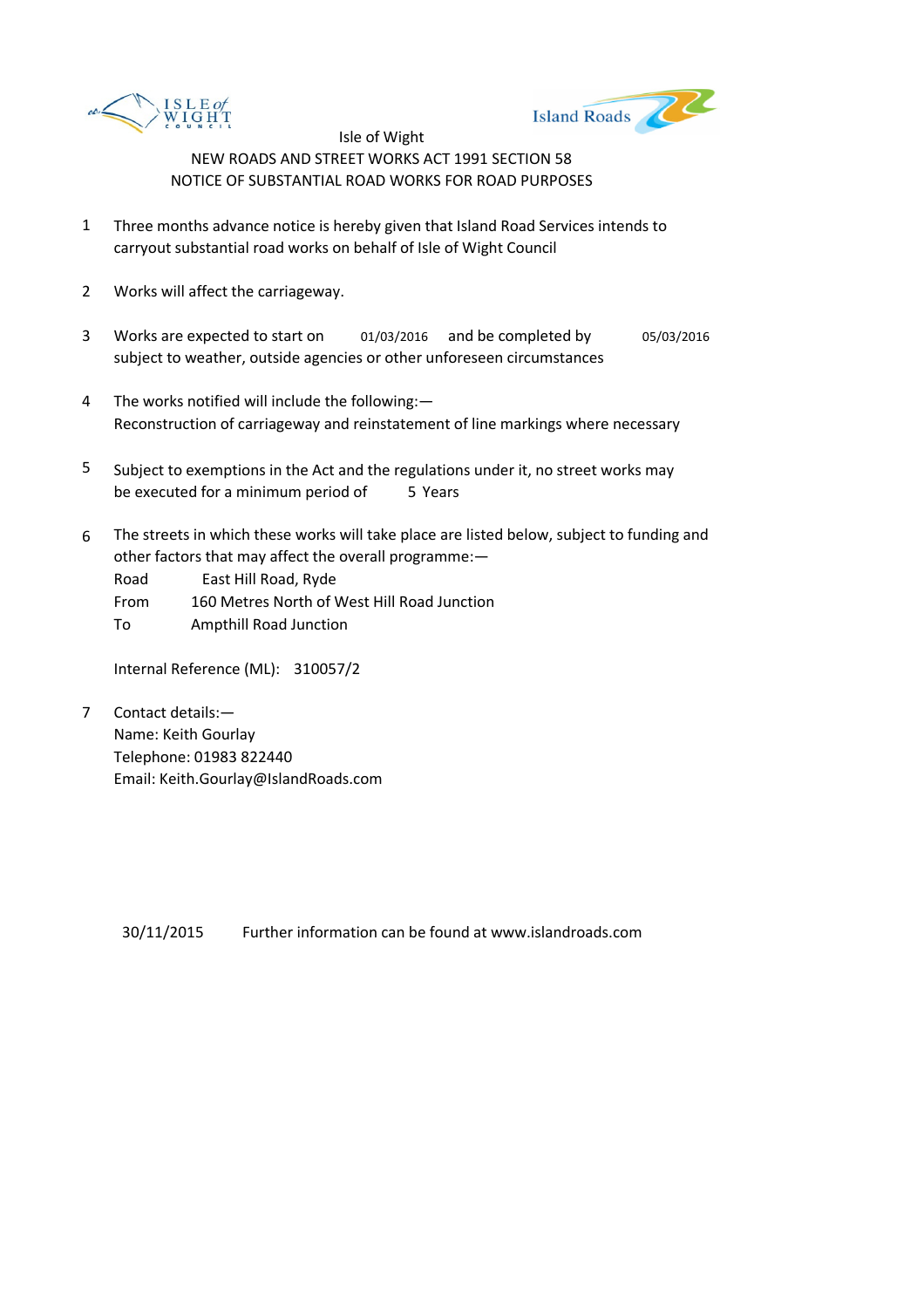



- 1 Three months advance notice is hereby given that Island Road Services intends to carryout substantial road works on behalf of Isle of Wight Council
- 2 Works will affect the carriageway.
- 3 Works are expected to start on 01/03/2016 and be completed by 05/03/2016 subject to weather, outside agencies or other unforeseen circumstances
- 4 The works notified will include the following:— Reconstruction of carriageway and reinstatement of line markings where necessary
- 5 be executed for a minimum period of 5 Years Subject to exemptions in the Act and the regulations under it, no street works may
- 6 The streets in which these works will take place are listed below, subject to funding and other factors that may affect the overall programme:—

Road East Hill Road, Ryde From Alexandra Road Junction To 200 metres North

Internal Reference (ML): 310056/2

7 Contact details:— Name: Keith Gourlay Telephone: 01983 822440 Email: Keith.Gourlay@IslandRoads.com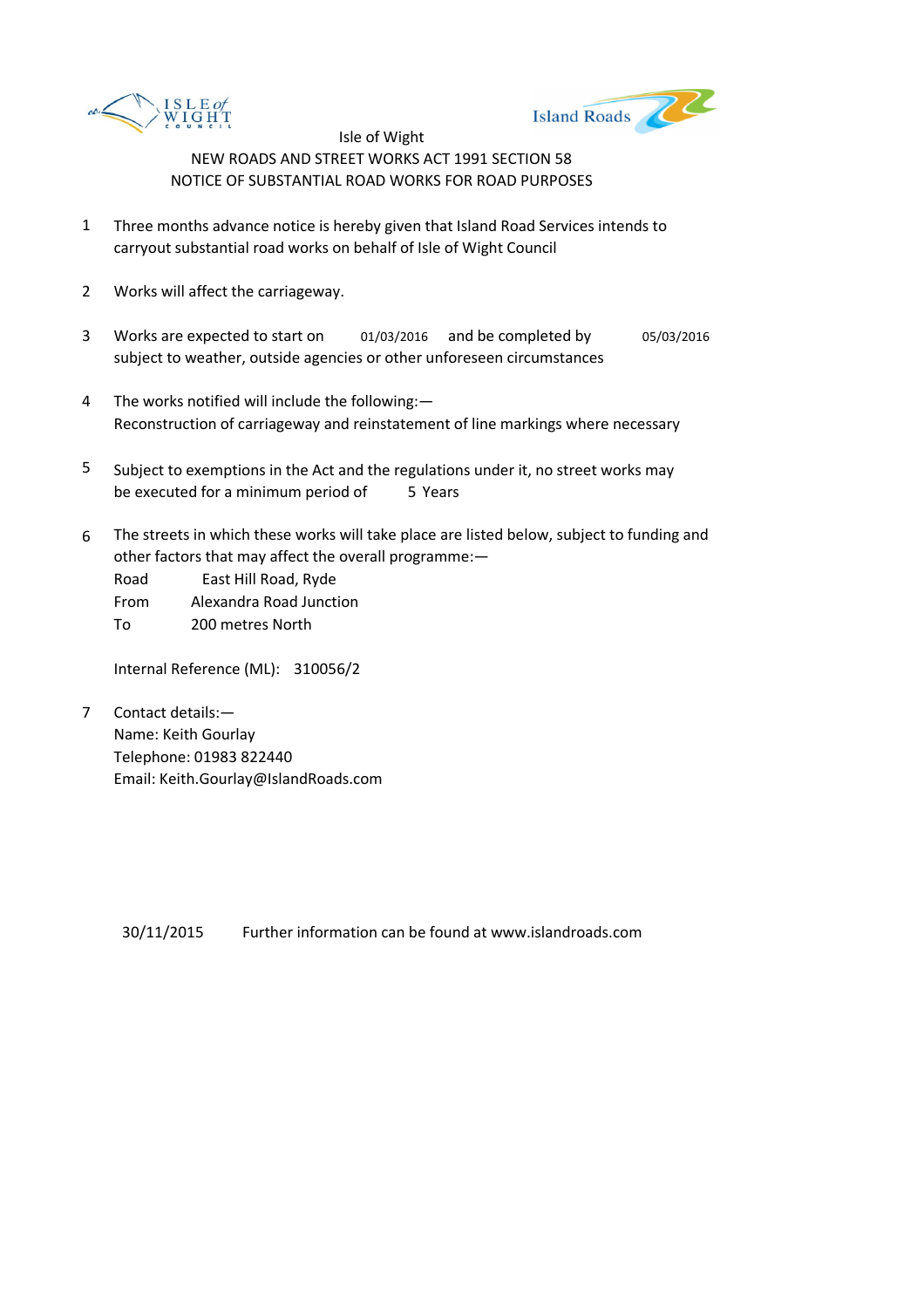



- 1 Three months advance notice is hereby given that Island Road Services intends to carryout substantial road works on behalf of Isle of Wight Council
- 2 Works will affect the carriageway.
- 3 Works are expected to start on 01/03/2016 and be completed by 05/03/2016 subject to weather, outside agencies or other unforeseen circumstances
- 4 The works notified will include the following:— Reconstruction of carriageway and reinstatement of line markings where necessary
- 5 be executed for a minimum period of 5 Years Subject to exemptions in the Act and the regulations under it, no street works may
- 6 The streets in which these works will take place are listed below, subject to funding and other factors that may affect the overall programme:—

Road Appley Road, Ryde

From Appley Road Roundabout

To Alexandra Road Junction

Internal Reference (ML): 310055/2

7 Contact details:— Name: Keith Gourlay Telephone: 01983 822440 Email: Keith.Gourlay@IslandRoads.com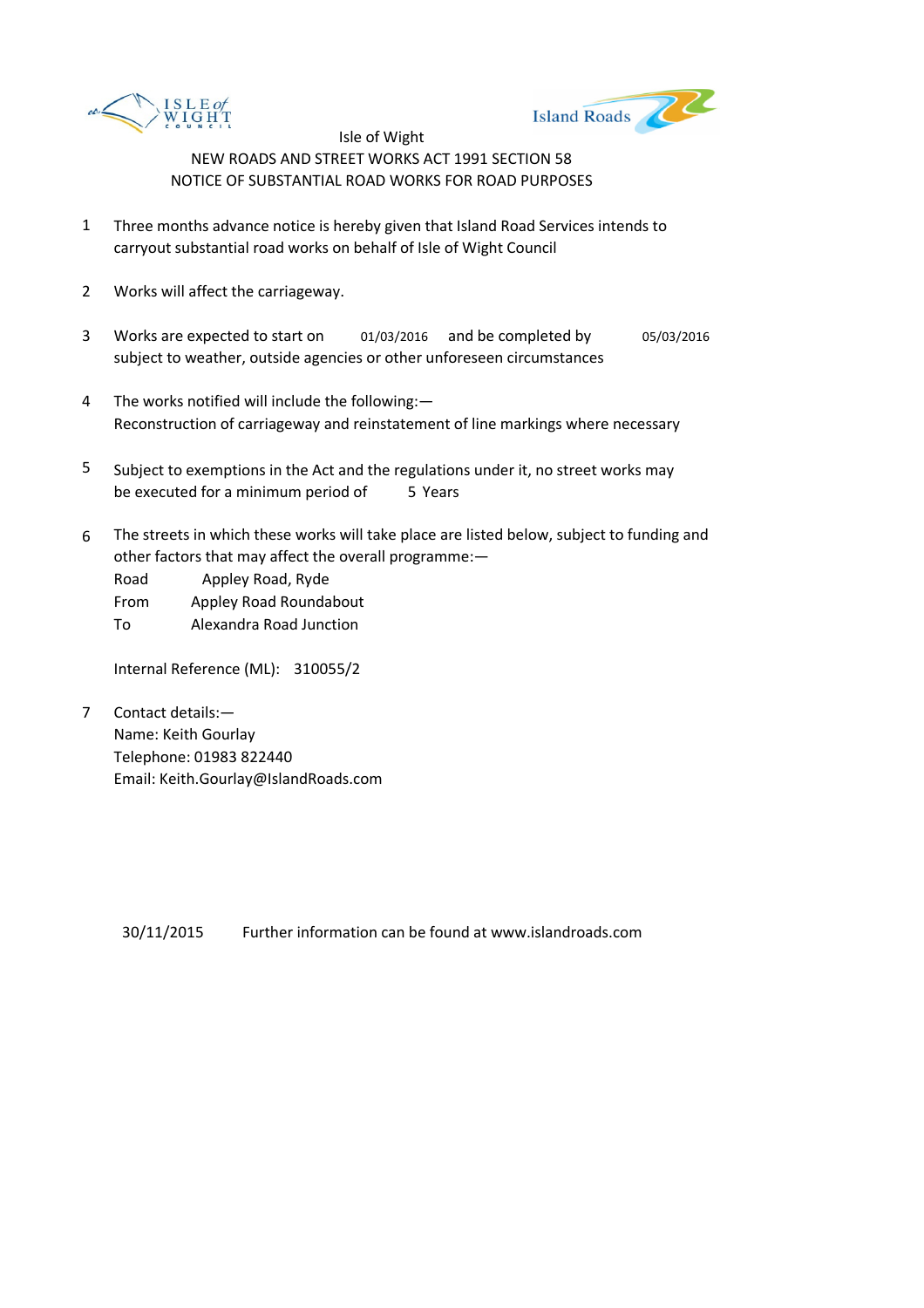



- 1 Three months advance notice is hereby given that Island Road Services intends to carryout substantial road works on behalf of Isle of Wight Council
- 2 Works will affect the carriageway.
- 3 Works are expected to start on 01/03/2016 and be completed by 05/03/2016 subject to weather, outside agencies or other unforeseen circumstances
- 4 The works notified will include the following:— Reconstruction of carriageway and reinstatement of line markings where necessary
- 5 be executed for a minimum period of 5 Years Subject to exemptions in the Act and the regulations under it, no street works may
- 6 The streets in which these works will take place are listed below, subject to funding and other factors that may affect the overall programme:—

Road Queens Road, Ryde

From Westwood Drive Junction

To West Street Junction

Internal Reference (ML): 310023/2

7 Contact details:— Name: Keith Gourlay Telephone: 01983 822440 Email: Keith.Gourlay@IslandRoads.com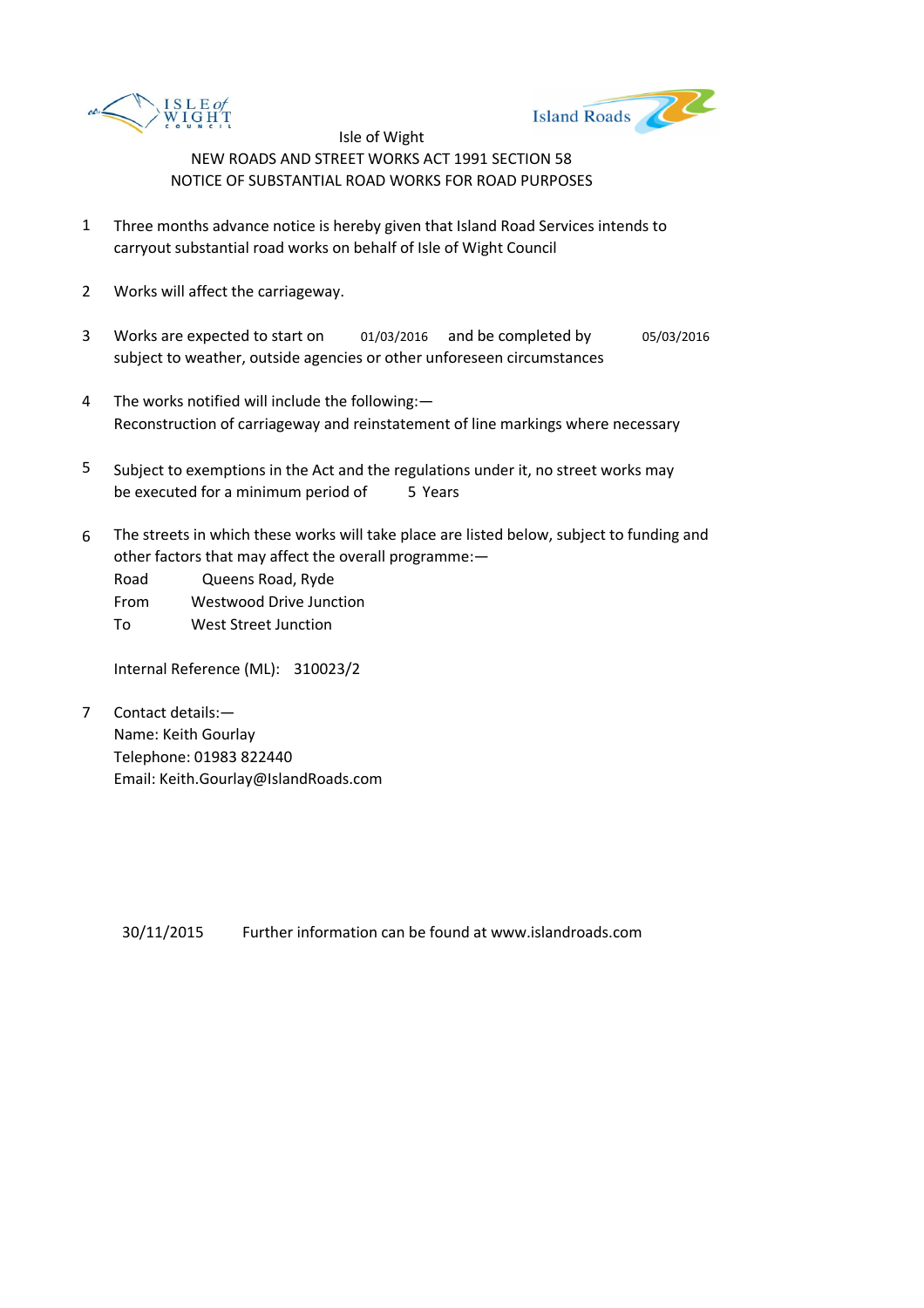



- 1 Three months advance notice is hereby given that Island Road Services intends to carryout substantial road works on behalf of Isle of Wight Council
- 2 Works will affect the carriageway.
- 3 Works are expected to start on 01/03/2016 and be completed by 05/03/2016 subject to weather, outside agencies or other unforeseen circumstances
- 4 The works notified will include the following:— Reconstruction of carriageway and reinstatement of line markings where necessary
- 5 be executed for a minimum period of 5 Years Subject to exemptions in the Act and the regulations under it, no street works may
- 6 The streets in which these works will take place are listed below, subject to funding and other factors that may affect the overall programme:—

Road Binstead Road, Ryde From Gwydyr Close Junction

To Westwood Drive Junction

Internal Reference (ML): 310022/2

7 Contact details:— Name: Keith Gourlay Telephone: 01983 822440 Email: Keith.Gourlay@IslandRoads.com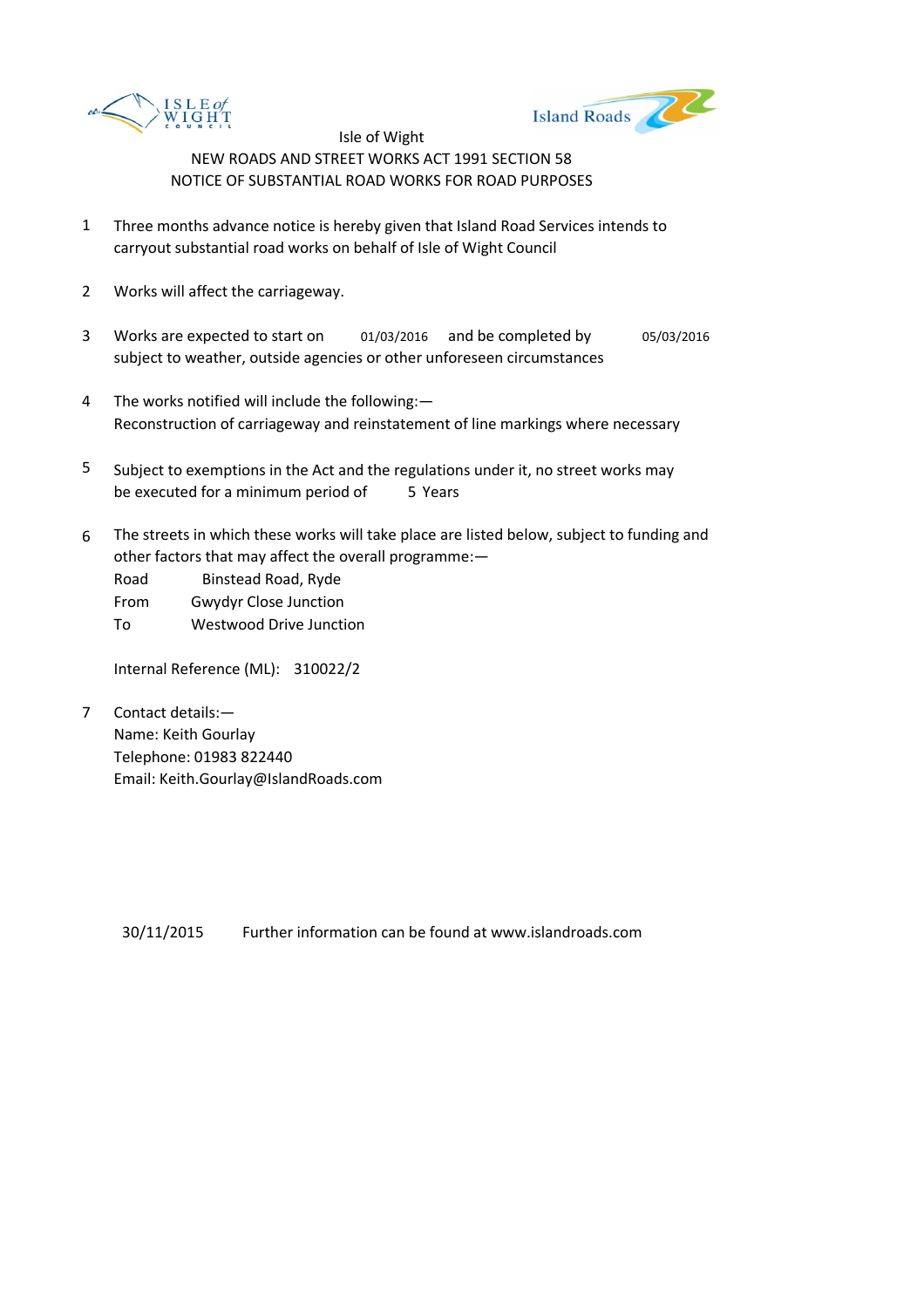



- 1 Three months advance notice is hereby given that Island Road Services intends to carryout substantial road works on behalf of Isle of Wight Council
- 2 Works will affect the carriageway.
- 3 Works are expected to start on 01/03/2016 and be completed by 05/03/2016 subject to weather, outside agencies or other unforeseen circumstances
- 4 The works notified will include the following:— Reconstruction of carriageway and reinstatement of line markings where necessary
- 5 be executed for a minimum period of 5 Years Subject to exemptions in the Act and the regulations under it, no street works may
- 6 The streets in which these works will take place are listed below, subject to funding and other factors that may affect the overall programme:—

Road High Street, Carisbrooke

From Carisbrooke High Street, Car Park

To The Roundabout at the B3323

Internal Reference (ML): 210098

7 Contact details:— Name: Keith Gourlay Telephone: 01983 822440 Email: Keith.Gourlay@IslandRoads.com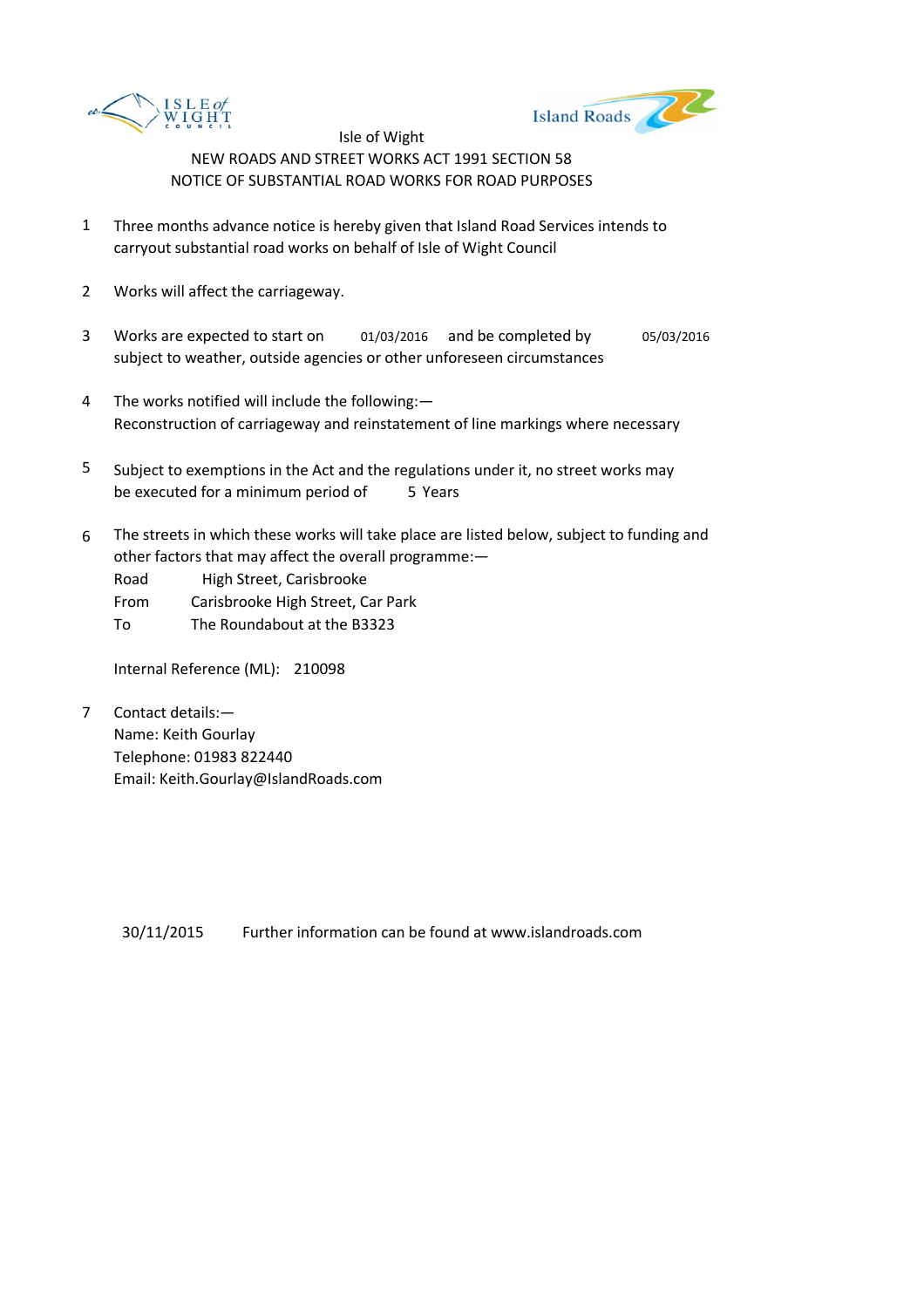



- 1 Three months advance notice is hereby given that Island Road Services intends to carryout substantial road works on behalf of Isle of Wight Council
- 2 Works will affect the carriageway.
- 3 Works are expected to start on 01/03/2016 and be completed by 05/03/2016 subject to weather, outside agencies or other unforeseen circumstances
- 4 The works notified will include the following:— Reconstruction of carriageway and reinstatement of line markings where necessary
- 5 be executed for a minimum period of 5 Years Subject to exemptions in the Act and the regulations under it, no street works may
- 6 The streets in which these works will take place are listed below, subject to funding and other factors that may affect the overall programme:—

Road East Street, Newport

- From Junction of Coppins Bridge Roundabout
- To Church Litten Junction

Internal Reference (ML): 210080

7 Contact details:— Name: Keith Gourlay Telephone: 01983 822440 Email: Keith.Gourlay@IslandRoads.com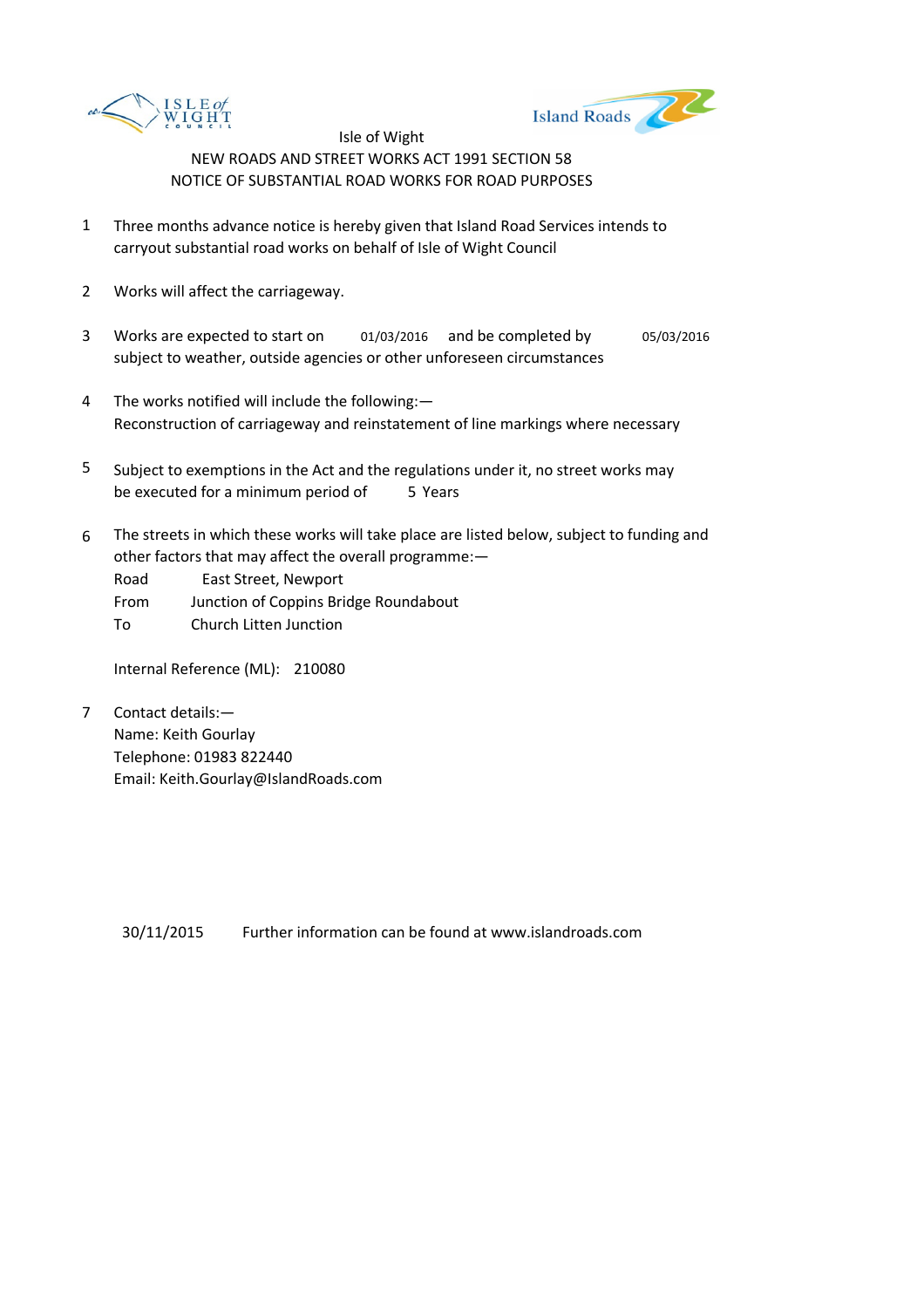



- 1 Three months advance notice is hereby given that Island Road Services intends to carryout substantial road works on behalf of Isle of Wight Council
- 2 Works will affect the carriageway.
- 3 Works are expected to start on 01/03/2016 and be completed by 05/03/2016 subject to weather, outside agencies or other unforeseen circumstances
- 4 The works notified will include the following:— Reconstruction of carriageway and reinstatement of line markings where necessary
- 5 be executed for a minimum period of 5 Years Subject to exemptions in the Act and the regulations under it, no street works may
- 6 The streets in which these works will take place are listed below, subject to funding and other factors that may affect the overall programme:—

Road Fairlee Road, Newport

- From 20 Metres North of Fairlee Road Service Station
- To Halbery Lane Junction

Internal Reference (ML): 210049/2

7 Contact details:— Name: Keith Gourlay Telephone: 01983 822440 Email: Keith.Gourlay@IslandRoads.com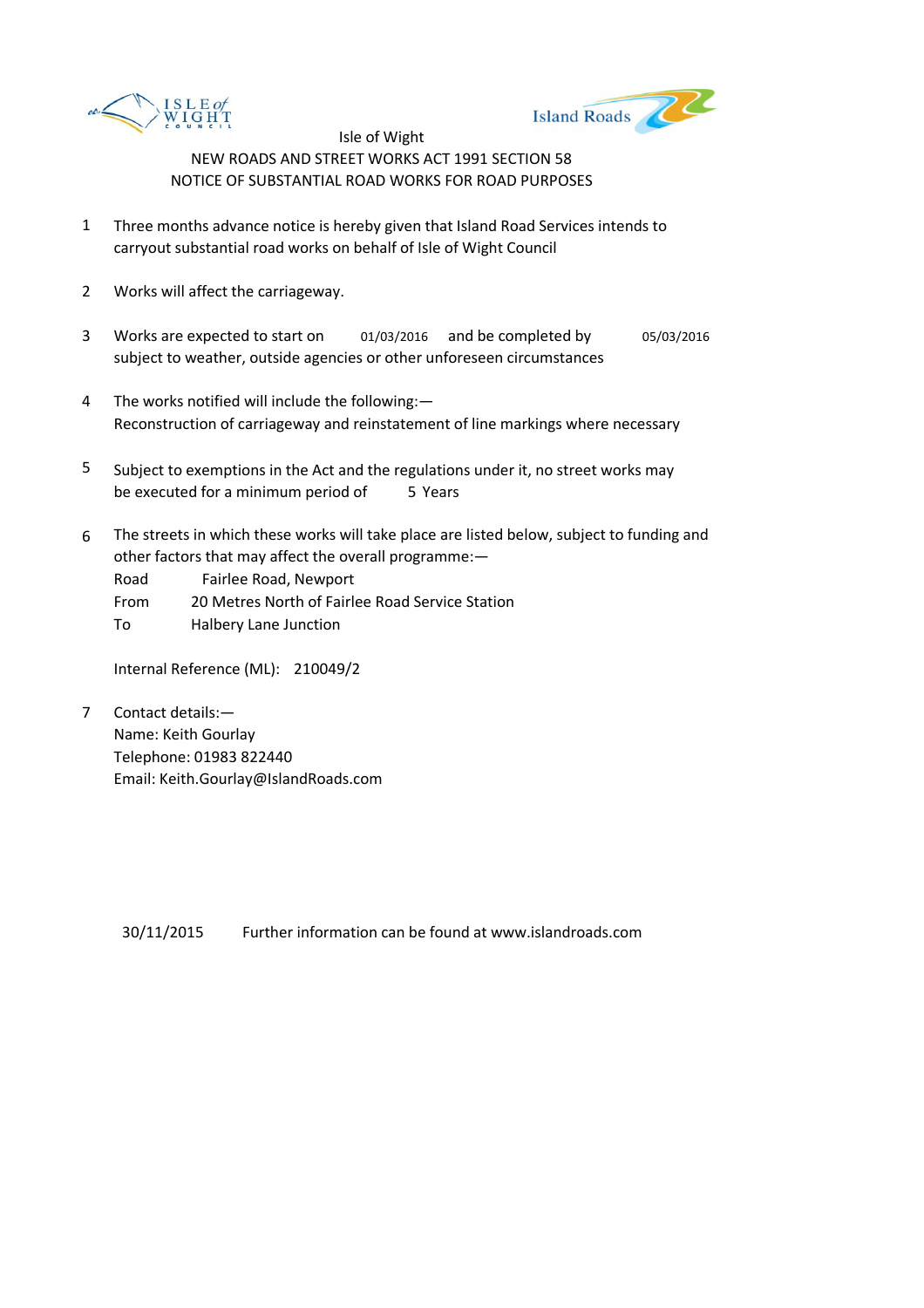



- 1 Three months advance notice is hereby given that Island Road Services intends to carryout substantial road works on behalf of Isle of Wight Council
- 2 Works will affect the carriageway.
- 3 Works are expected to start on 01/03/2016 and be completed by 05/03/2016 subject to weather, outside agencies or other unforeseen circumstances
- 4 The works notified will include the following:— Reconstruction of carriageway and reinstatement of line markings where necessary
- 5 be executed for a minimum period of 5 Years Subject to exemptions in the Act and the regulations under it, no street works may
- 6 The streets in which these works will take place are listed below, subject to funding and other factors that may affect the overall programme:—

Road Fairlee Road, Newport

From A3054 Medina Way Slip Road

To 20 Metres North of Fairlee Road Service Station

Internal Reference (ML): 210048/2

7 Contact details:— Name: Keith Gourlay Telephone: 01983 822440 Email: Keith.Gourlay@IslandRoads.com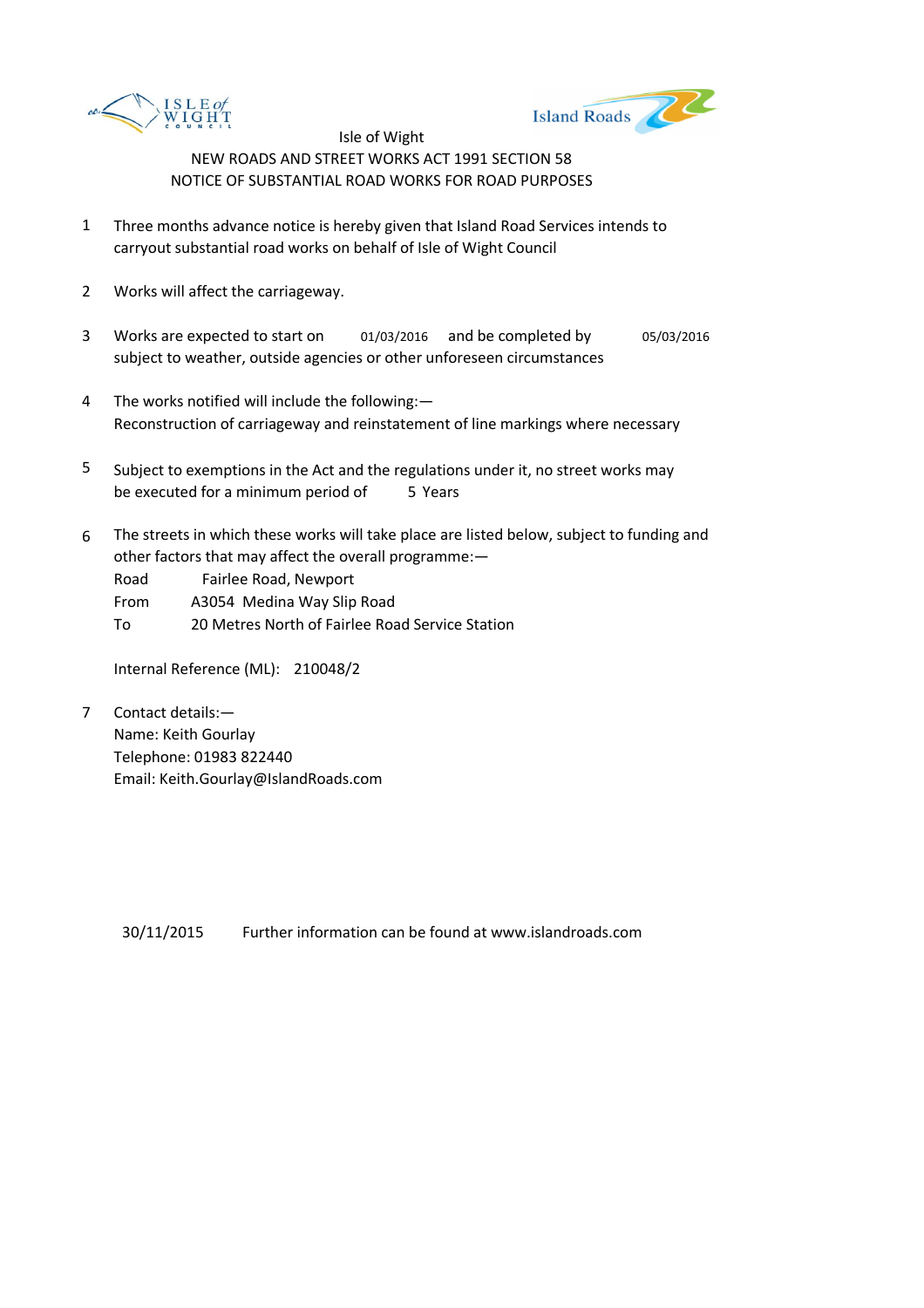



- 1 Three months advance notice is hereby given that Island Road Services intends to carryout substantial road works on behalf of Isle of Wight Council
- 2 Works will affect the carriageway.
- 3 Works are expected to start on 01/03/2016 and be completed by 05/03/2016 subject to weather, outside agencies or other unforeseen circumstances
- 4 The works notified will include the following:—

Reconstruction of carriageway and reinstatement of line markings where necessary

- 5 be executed for a minimum period of 5 Years Subject to exemptions in the Act and the regulations under it, no street works may
- 6 The streets in which these works will take place are listed below, subject to funding and other factors that may affect the overall programme:—

Road Snooks Hill, Newport

From Junction of Coppins Bridge/Snooks Hill

To A3054 Medina Way Slip Road

Internal Reference (ML): 210047a/1

7 Contact details:— Name: Keith Gourlay Telephone: 01983 822440 Email: Keith.Gourlay@IslandRoads.com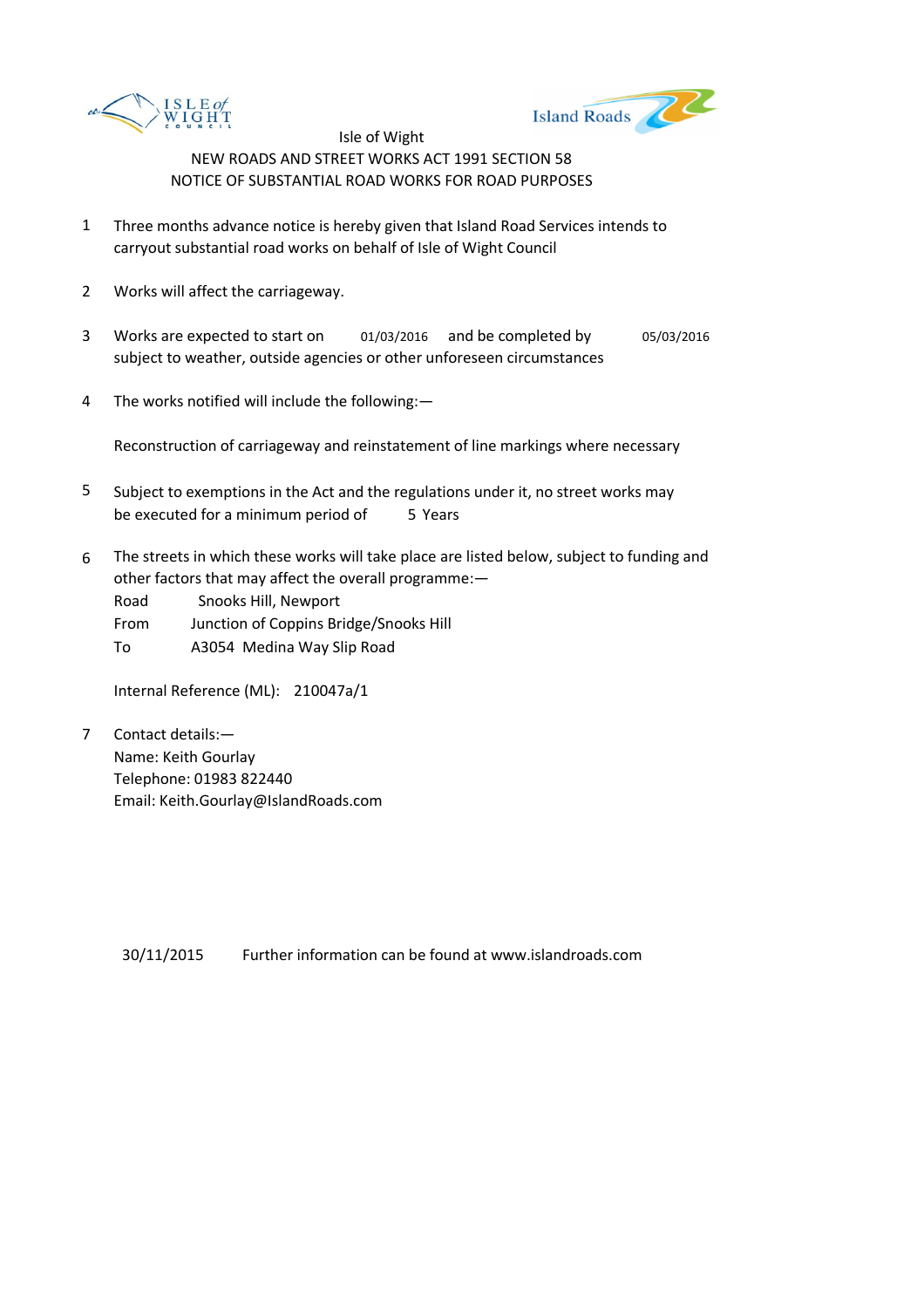



- 1 Three months advance notice is hereby given that Island Road Services intends to carryout substantial road works on behalf of Isle of Wight Council
- 2 Works will affect the carriageway.
- 3 Works are expected to start on 01/03/2016 and be completed by 05/03/2016 subject to weather, outside agencies or other unforeseen circumstances
- 4 The works notified will include the following:— Reconstruction of carriageway and reinstatement of line markings where necessary
- 5 be executed for a minimum period of 5 Years Subject to exemptions in the Act and the regulations under it, no street works may
- 6 The streets in which these works will take place are listed below, subject to funding and other factors that may affect the overall programme:—

Road Newport Road, Northwood

- From Junction of Coronation Avenue
- To Nodes Road Junction

Internal Reference (ML): 210031

7 Contact details:— Name: Keith Gourlay Telephone: 01983 822440 Email: Keith.Gourlay@IslandRoads.com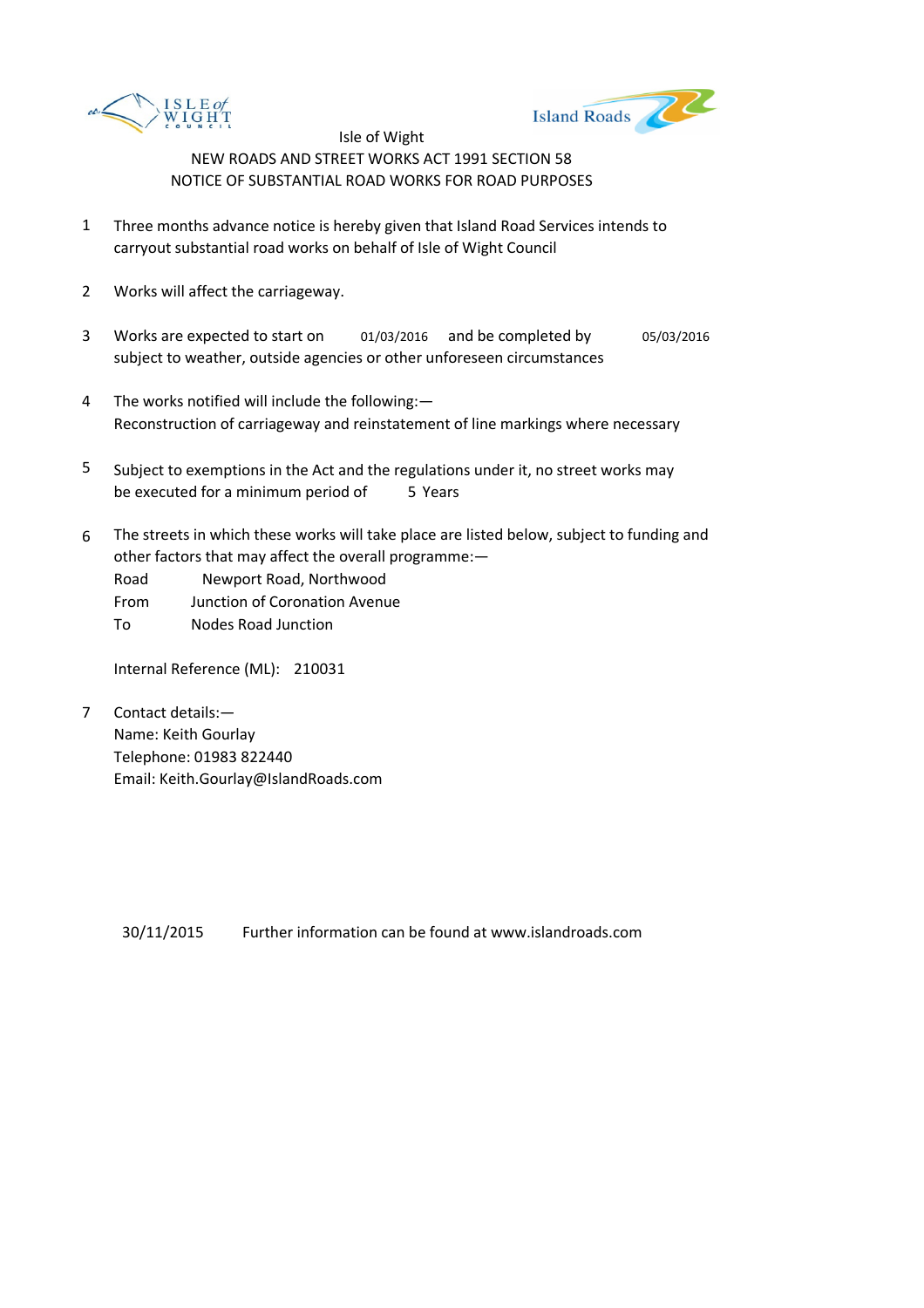



- 1 Three months advance notice is hereby given that Island Road Services intends to carryout substantial road works on behalf of Isle of Wight Council
- 2 Works will affect the carriageway.
- 3 Works are expected to start on 01/03/2016 and be completed by 05/03/2016 subject to weather, outside agencies or other unforeseen circumstances
- 4 The works notified will include the following:— Reconstruction of carriageway and reinstatement of line markings where necessary
- 5 be executed for a minimum period of 5 Years Subject to exemptions in the Act and the regulations under it, no street works may
- 6 The streets in which these works will take place are listed below, subject to funding and other factors that may affect the overall programme:—
	- Road Newport Road, Northwood
	- From Junction of Coronation Avenue
	- To Opposite the Entrance to 403 Newport Road

Internal Reference (ML): 210030

7 Contact details:— Name: Keith Gourlay Telephone: 01983 822440 Email: Keith.Gourlay@IslandRoads.com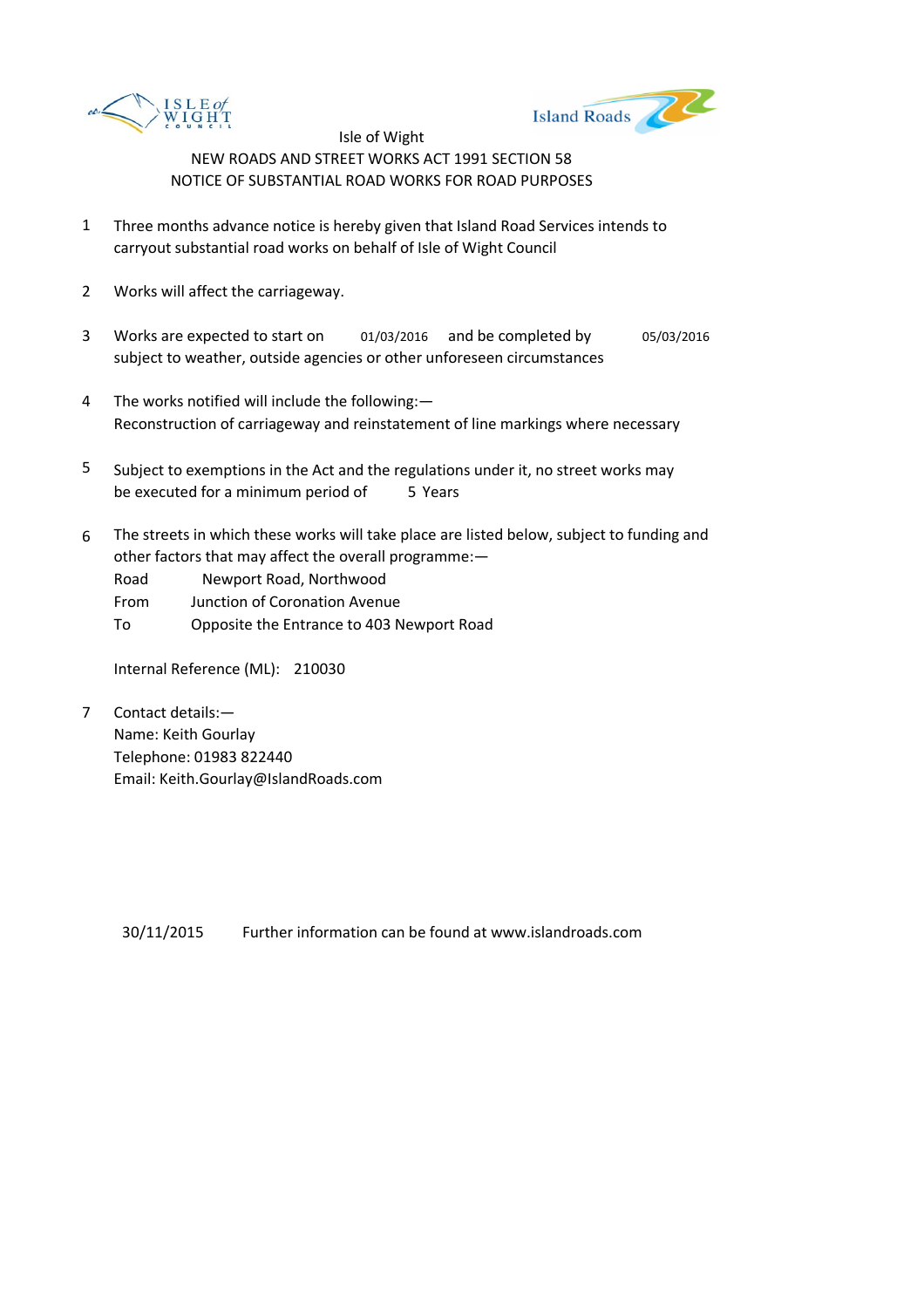



- 1 Three months advance notice is hereby given that Island Road Services intends to carryout substantial road works on behalf of Isle of Wight Council
- 2 Works will affect the carriageway.
- 3 Works are expected to start on 01/03/2016 and be completed by 05/03/2016 subject to weather, outside agencies or other unforeseen circumstances
- 4 The works notified will include the following:— Reconstruction of carriageway and reinstatement of line markings where necessary
- 5 be executed for a minimum period of 5 Years Subject to exemptions in the Act and the regulations under it, no street works may
- 6 The streets in which these works will take place are listed below, subject to funding and other factors that may affect the overall programme:—
	- Road Horsebridge Hill, Newport
	- From Stag Lane Junction
	- To Hogan Road Junction

Internal Reference (ML): 210024

7 Contact details:— Name: Keith Gourlay Telephone: 01983 822440 Email: Keith.Gourlay@IslandRoads.com